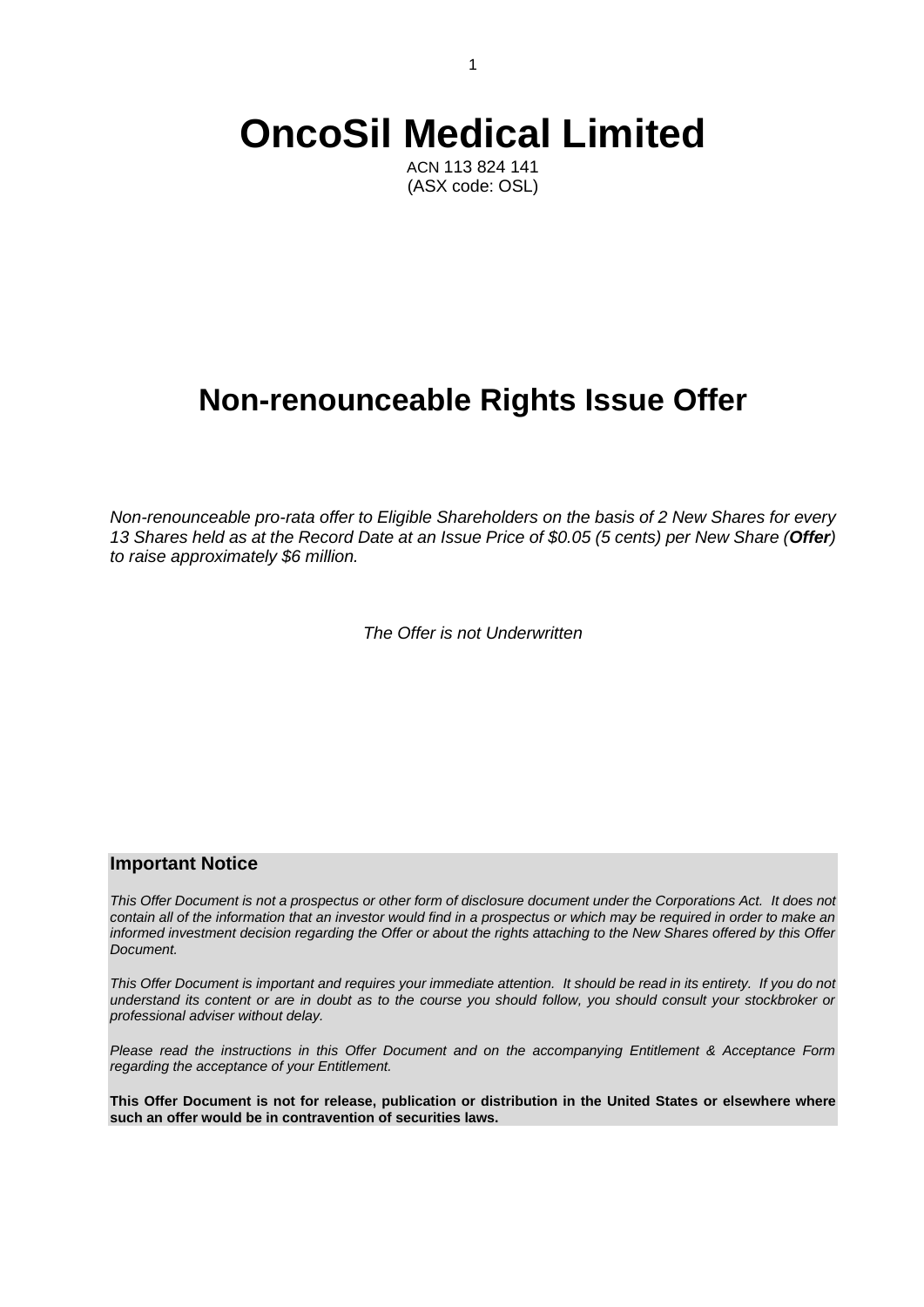### **Important Notes**

#### **1. Offer document**

This Offer Document has been prepared by OncoSil Medical Limited ACN 113 824 141 (the **Company**). This Offer Document is not a prospectus or other form of disclosure document under the *Corporations Act 2001* Cth (**Corporations Act**) and has not been lodged with ASIC. The Offer contained in this Offer Document is being made without disclosure in accordance with section 708AA of the Corporations Act as modified by ASIC Corporations (Non-Traditional Rights Issue) Instrument 2016/84.

As a result, it is important for Eligible Shareholders to read and understand the information on the Company and the Offer made publicly available, before accepting all or part of their Entitlement. In particular, please refer to the information in this Offer Document, the Company's annual reports and other announcements made available at [https://www.oncosil.com](https://www.oncosil.com/) o[r www.asx.com.au.](http://www.asx.com.au/)

#### **2. This is an important document**

The information contained in this Offer Document does not constitute investment advice and has been prepared without taking into account each Eligible Shareholder's investment objectives or financial circumstances. You should seek advice from your professional adviser before deciding to invest. Investing in the Company involves risks.

The Offer Document does not contain all of the information that an investor would find in a prospectus or which may be required in order to make an informed investment decision regarding the Offer or about the rights attaching to the New Shares offered by this Offer Document.

#### **3. Disclaimer**

No person is authorised to give any information or to make any representation in connection with the Offer which is not contained in this Offer Document. Any information or representation not so contained may not be relied on as having been authorised by the Company in connection with the Offer.

To the extent permitted by law, neither the Company nor any other person warrants the future performance of the Company or any return on any investment made under this Offer Document, except as required by law and then only to the extent so required.

#### **4. Future performance and forward-looking statements**

Neither the Company nor any other person warrants, represents or guarantees (expressly or by implication) the future performance of the New Shares or any particular rate of return on any investment made pursuant to Offer, or any particular tax treatment.

This Offer Document contains certain "forward"<br>looking statements". Forward-looking Forward-looking statements include those words such as "believe", "anticipate", "estimate", "expect", "will", "plan", "should", "may", "intend", "likely", "forecast" and other similar expressions but not limited to statements regarding the outcome and effects of the Offer. Forwardlooking statements, opinions and estimates provided in the information in this Offer Document are based on assumptions and contingencies which are subject to change without notice, as are statements about market and industry trends, which are based on interpretations of current market conditions. Forward-looking statements in this Offer Document are current and speak only as at the date of this Offer Document.

No representation or warranty (express or implied) is given as to the accuracy, completeness or correctness, likelihood of achievement or reasonableness of any forecasts, prospects or returns contained in this Offer Document.

While due care and attention have been used in the preparation of forward-looking statements, you are cautioned not to place undue reliance on such statements. To the maximum extent permitted by law, the Company disclaims any obligation or undertaking to release any updates or revisions to such information to reflect any change in expectations or assumptions.

#### **5. Past performance**

Investors should note that the Company's past performance including performance provides no guarantee or guidance as to future Share price performance.

Any past performance information given in this Offer Document is provided for illustrative purposes only and should not be relied upon as (and is not) an indication of future performance including the Company's future financial position or Share price performance.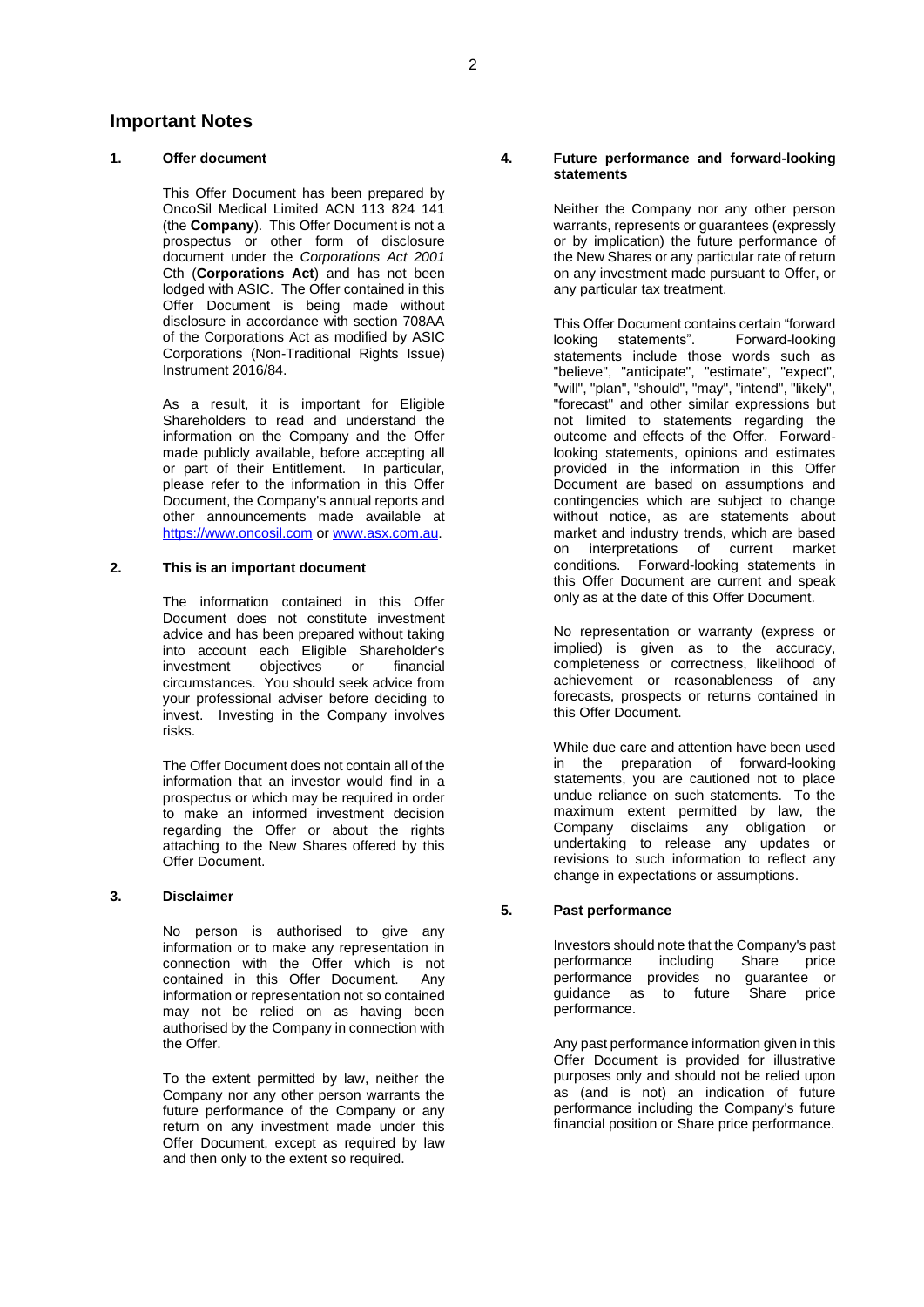#### **6. Risks**

An investment in the Company is subject to investment and other known and unknown risks, uncertainties and assumptions, many of which are outside the control of the Company and its board, which could cause actual results, performance or achievements to differ materially from future results, performance or achievements expressed or implied by any forward-looking statements in this Offer Document.

Refer to the 'Risks' section included in section 6 of this Offer Document for a summary of general and specific risk factors that may affect the Company.

#### **7. Eligibility**

Applications for New Shares (including Additional Shares) by Eligible Shareholders can only be made on an original Entitlement & Acceptance Form sent with this Offer Document (or payment via Bpay®, as described herein). The Entitlement & Acceptance Form sets out an Eligible Shareholder's Entitlement to participate in the **Offer** 

#### **8. Overseas Shareholders**

This Offer does not, and is not intended to, constitute an offer in any place or jurisdiction in which, or to any person to whom, it would be unlawful to make such an offer or to issue this Offer Document. No action has been taken to permit a public offering of the New Shares under the Offer in any jurisdiction outside of Australia and New Zealand.

It is not practicable for the Company to comply with the securities laws of any other overseas jurisdictions other than Australia and New Zealand having regard to the number of overseas Shareholders, the number and value of the New Shares these Shareholders would be offered and the cost of complying with regulatory requirements in each relevant jurisdiction.

It is the responsibility of any Applicant to ensure compliance with any laws of a country relevant to their application. Return of a duly completed Entitlement & Acceptance Form (or payment by Bpay®) will be taken by the Company as a representation that there has been no breach of such laws, that the Applicant is an Eligible Shareholder and that the Applicant is physically present in Australia or New Zealand. Shareholders outside Australia or New Zealand (**Ineligible Foreign Shareholders**) should refer to Section [2.15](#page-9-0) for details of how their Entitlement will be dealt with.

Shareholders resident in New Zealand should consult their professional advisors as to whether any government or other consents are required, or other formalities need to be observed, to enable them to take up their Entitlements under the Offer.

#### **9. Not for Distribution outside Australia and New Zealand**

This document does not constitute an offer to sell, or a solicitation of an offer to buy, any securities in the United States. The New Shares have not been, nor will be, registered under the U.S. Securities Act of 1933 (U.S. Securities Act) or the securities laws of any state or other jurisdiction of the United States.

The Entitlements may not be taken up by, and the New Shares may not be offered or sold to, any person in the United States or any person that is, or is acting for the account or benefit of, any person in the United States except pursuant to an exemption from, or in a transaction not subject to, the registration requirements of the U.S. Securities Act and applicable U.S. state securities laws.

This document may not be released or distributed in the United States. The distribution of this document in other jurisdictions outside Australia and New Zealand may also be restricted by law and any such restrictions should be observed. Any failure to comply with such restrictions may constitute a violation of applicable securities laws.

#### **10. Currency**

All references to A\$, \$A, dollar or \$ in this Offer Document are to Australian currency.

#### **11. Definitions and references to time**

Capitalised words and expressions in this Offer Document have the meaning given to them in Section 7. Unless otherwise stated, any reference to time in this Offer Document is a reference to Sydney, Australia time.

#### **12. Date of this Offer Document**

This Offer Document is dated 10 May 2022.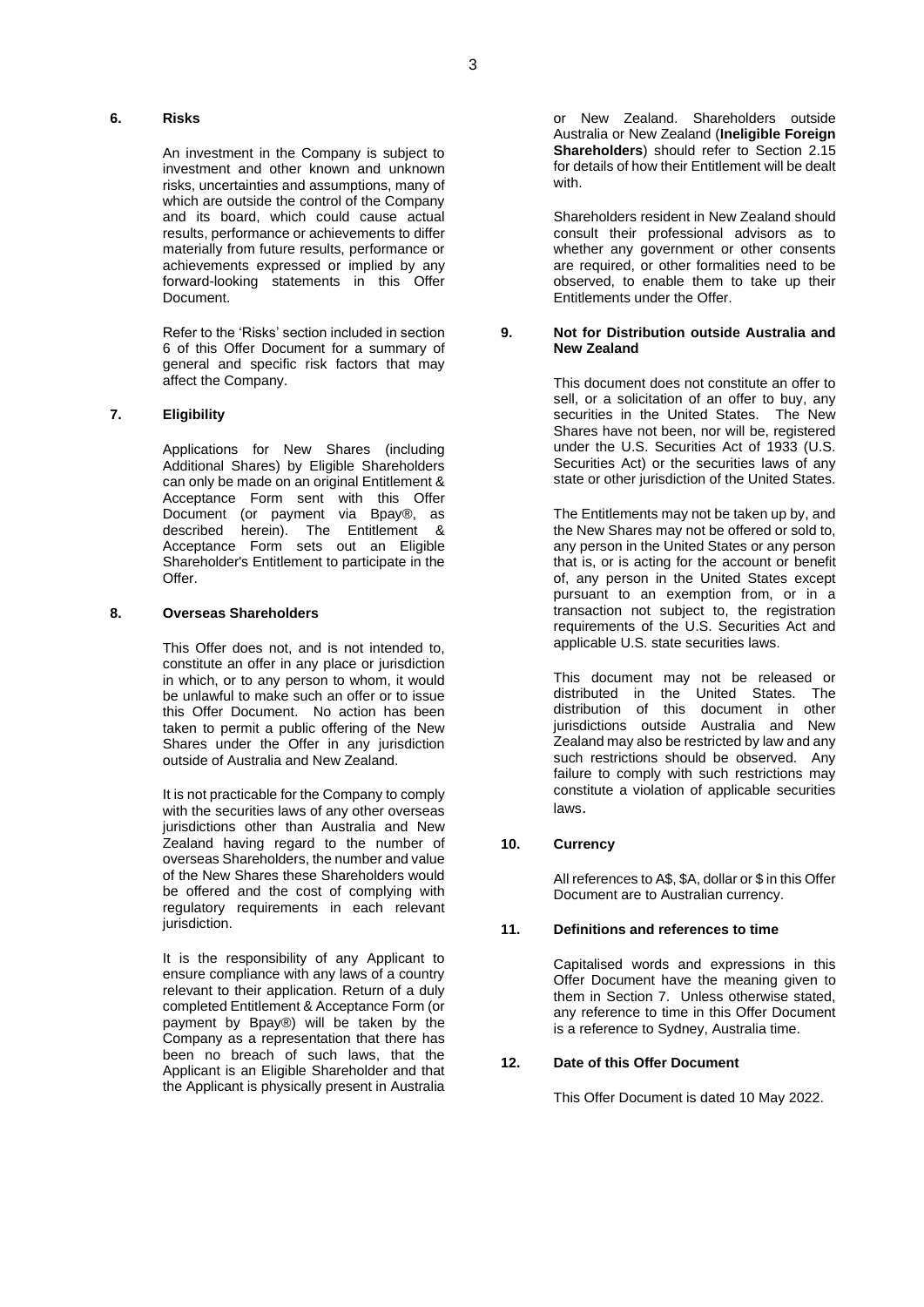# **Key Offer details**

| Key details of the Offer                                                                                                  |                                                                                                                                                                          |
|---------------------------------------------------------------------------------------------------------------------------|--------------------------------------------------------------------------------------------------------------------------------------------------------------------------|
| Offer to Eligible Shareholders                                                                                            | 2 New Shares for every 13 Shares held at the<br>Record Date at the Issue Price plus the Top-<br>Up Facility for Shareholders who subscribe for<br>their full Entitlement |
| <b>Issue Price per New Share</b>                                                                                          | \$0.05 or 5 cents per New Share payable in full<br>on Application                                                                                                        |
| Maximum number of New Shares issued under the Offer                                                                       | 121,898,968 New Shares                                                                                                                                                   |
| Maximum proceeds from the Offer (excluding costs<br>associated with the Offer)                                            | Approximately \$6 million (before expenses and<br>cost of the issue)                                                                                                     |
| Maximum number of Shares on issue following the Offer<br>and on completion of the Placement (refer to Section 3<br>below) | 994,242,262 Shares                                                                                                                                                       |

# **Important dates\***

| <b>Event</b>                                                                                                                         |                                     |
|--------------------------------------------------------------------------------------------------------------------------------------|-------------------------------------|
| Record Date (to determine Entitlement of Eligible Shareholders<br>to participate in the Offer)                                       | Friday, 6 May 2022                  |
| <b>Placement Allotment Date</b>                                                                                                      | Monday, 9 May 2022                  |
| Opening Date of Rights Issue Offer - Despatch of the Offer<br>Document and Entitlement & Acceptance Form to Eligible<br>Shareholders | Tuesday, 10 May 2022                |
| Closing Date for acceptances under the Rights Issue Offer                                                                            | 5.00 pm AEST on Friday, 3 June 2022 |
| Shortfall (if any) announced to the ASX                                                                                              | Wednesday, 8 June 2022              |
| <b>Issue of the New Shares</b>                                                                                                       | Friday, 10 June 2022                |
| Trading (T+2) of New Shares expected to commence                                                                                     | Tuesday, 14 June 2022               |
| Despatch of holding statements for Shares issued under Rights<br>Issue Offer.                                                        | Wednesday, 15 June 2022             |

\* The above dates are indicative only and subject to change. The Company reserves the right, subject to the Corporations Act and the Listing Rules, to extend the Closing Date or to withdraw the Offer at any time without prior notice, in which case all Application Monies will be refunded (without interest) as soon as practicable. Any extension of the Closing Date will have a consequential effect on the issue date of New Shares. All dates and times are references to Sydney, Australia time.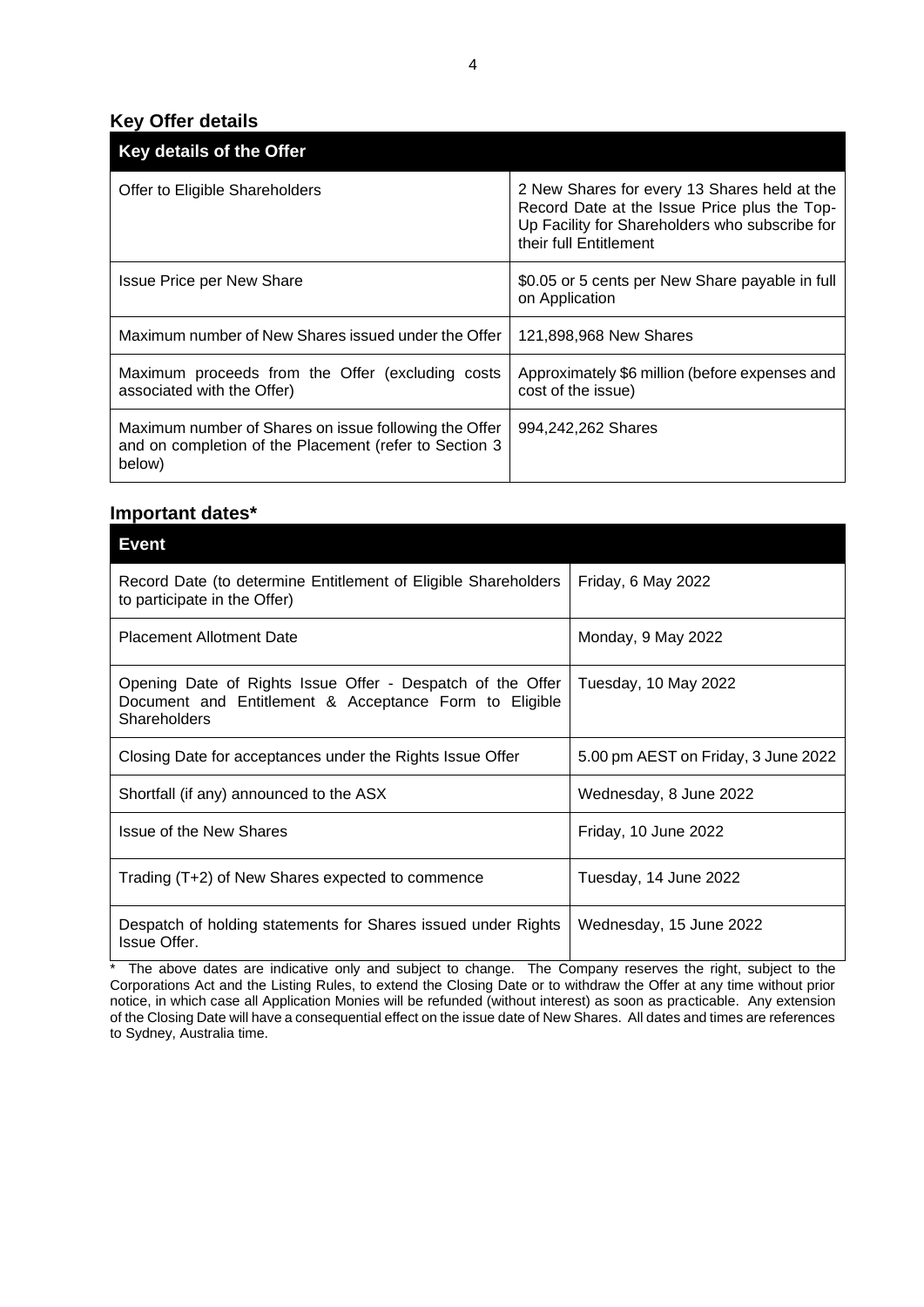#### **Letter from the Chairman**

10 May 2022

On behalf of the Board of OncoSil Medical Limited (**Company**), I would like to invite you to participate in the Company's non-renounceable pro-rata entitlement offer of 2 New Shares for every 13 Shares held at the Record Date of Friday 6th May 2022 at an Issue Price of 5 cents per New Share (**Offer**). This Offer is not underwritten.

As a show of my confidence in and in support for the Company, I have provided a binding commitment to the Board of the Company to subscribe for my full entitlement under the Offer, totalling \$230,769.30 and have agreed to participate for up to a further \$150,000 in any Shortfall under the Offer (subject to Shareholder Approval).

The Company announced on 29 April 2022 it was undertaking a capital raising with funds raised to drive commercialisation activities across Europe and the United Kingdom and commencement of clinical trials for approval for the treatment of pancreatic cancer in the EU in combination with FOLFIRINOX chemotherapy and other trials.

As part of this capital raising, OncoSil has received approximately A\$4 million via an institutional private placement (**Placement**) which was supported by existing and new investors, at a share price of \$0.05 cents (which is the same as the price of this Offer). These investors will effectively complete their subscriptions after the Record Date for this Offer and as such will not receive any entitlement to subscribe under the Offer.

OncoSil is providing existing shareholders with the opportunity under this Offer to participate under the same terms as offered under the Placement. The Offer is to be made pursuant to s708AA of the Corporations Act and may be summarised as follows:

- Australian and New Zealand residents holding Shares may subscribe under the Offer for 2 New Shares for every 13 Shares held as at the Record Date of 7.00 pm AEST on Friday, 6 May 2022 at an issue price of \$0.05 (5 cents) per New Share.
- The Offer of approximately 121,898,968 New Shares may raise up to approximately \$6 million before the costs of the Offer.

A copy this Offer Document has been lodged with the ASX and can be accessed on the ASX website or OncoSil's website: [https://www.oncosil.com](https://www.oncosil.com/)

As a Board, we appreciate the support of our existing Shareholders and we have been mindful of providing existing Shareholders this opportunity to maintain or increase their investment in the Company.

We look forward to your participation in the Offer.

Yours sincerely

 $\rightarrow$ 

**Mr Otto Buttula OncoSil Medical Limited**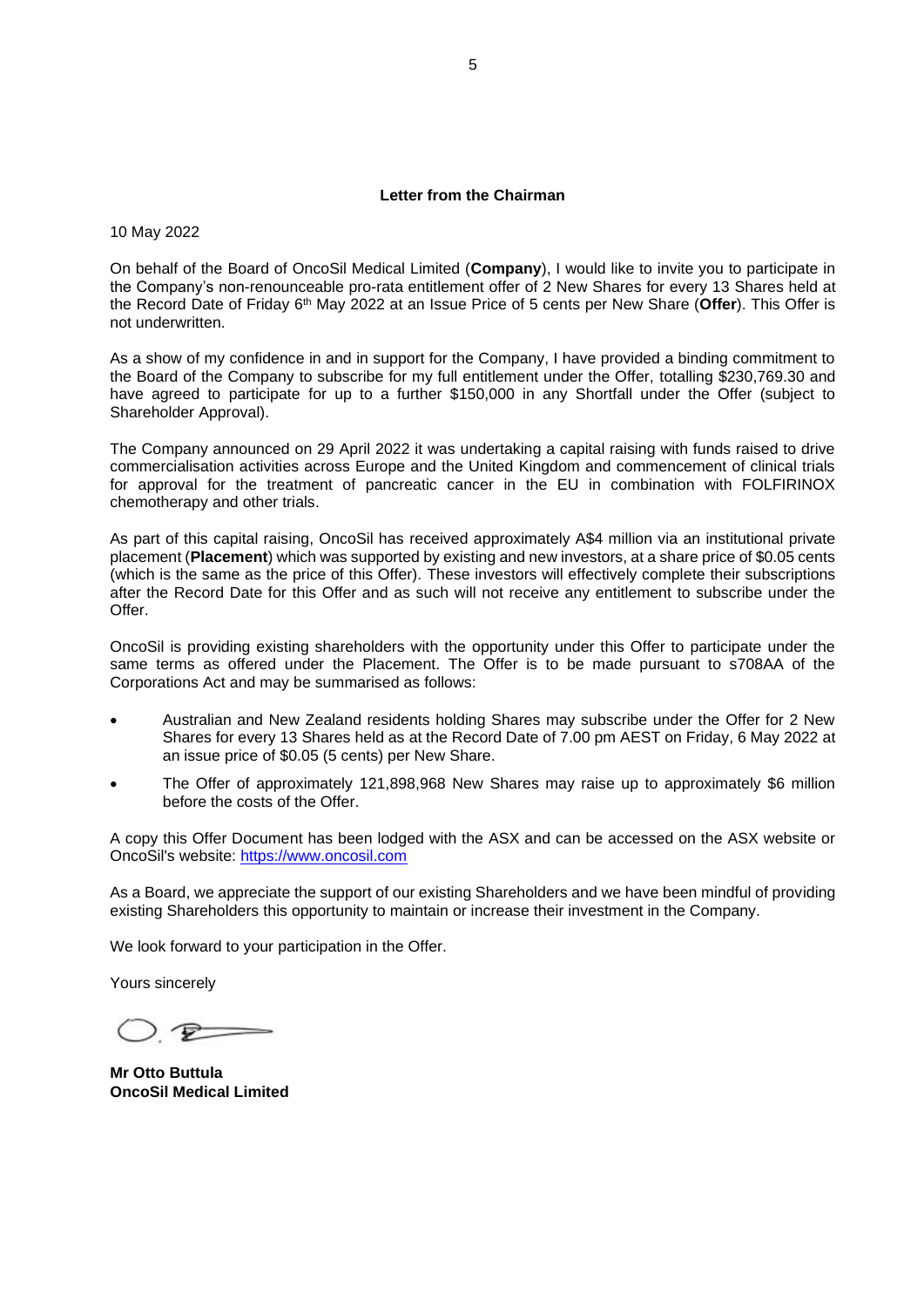# **1. Summary**

|                                                                          |                                                                                                                                                                                                                                                                                                                                                                                                                                                                                                                                                                       | Where to find<br>more<br>information |
|--------------------------------------------------------------------------|-----------------------------------------------------------------------------------------------------------------------------------------------------------------------------------------------------------------------------------------------------------------------------------------------------------------------------------------------------------------------------------------------------------------------------------------------------------------------------------------------------------------------------------------------------------------------|--------------------------------------|
| <b>What is the Offer?</b>                                                | Non-renounceable rights issue offer of New Shares<br>(Offer).                                                                                                                                                                                                                                                                                                                                                                                                                                                                                                         | Section 2.1                          |
| What are the terms of<br>the Offer?                                      | 2 New Shares for every 13 Shares held on the Record<br>Date at an issue price of \$0.05 (5 cents) per Share. All<br>Share Entitlements issued will be rounded up to the<br>nearest whole number.                                                                                                                                                                                                                                                                                                                                                                      | Section 2.1                          |
| Can I sell or transfer my<br>Entitlements?                               | No, the Offer is non-renounceable and, accordingly, you<br>cannot offer to sell or transfer any of your Entitlement on<br>ASX or via an off-market transfer.                                                                                                                                                                                                                                                                                                                                                                                                          | Section 2.5                          |
| Can I purchase<br><b>Additional Shares at the</b><br>same price?         | Yes, the Company is also offering a Top-Up Facility so<br>Eligible Shareholders who fully subscribe under the Offer<br>will also have the right to apply for Additional Shares<br>subscribed<br>for<br>by<br>other<br>(Shares<br>not<br>Eligible<br>Shareholders) up to a maximum of \$30,000 each, at the<br>same Issue Price. Any Additional Shares to be issued will<br>only be issued at the Board's discretion and only from any<br>available Shortfall - there is no guarantee that the Board<br>will issue any Additional Shares under the Top-Up<br>Facility. | Sections 2.1<br>and $2.9$            |
| Is the Offer<br>underwritten?                                            | No, the Offer is not underwritten.                                                                                                                                                                                                                                                                                                                                                                                                                                                                                                                                    | Section 2.8                          |
| <b>Is there a Minimum</b><br><b>Subscription Amount?</b>                 | No, there is no minimum subscription amount.                                                                                                                                                                                                                                                                                                                                                                                                                                                                                                                          |                                      |
| <b>How do the New Shares</b><br>rank in comparison to<br>existing Shares | All New Shares issued under the Rights Issue will rank<br>equally in all respects with existing Shares from the date<br>of their issue.                                                                                                                                                                                                                                                                                                                                                                                                                               | Section 2.19                         |
| Who can invest?                                                          | Eligible Shareholders of the Company as at 7.00 pm<br>AEST on Friday, 6 May 2022 (Record Date).                                                                                                                                                                                                                                                                                                                                                                                                                                                                       | Section 2.6                          |
| What will be the effect<br>of the Rights Issue Offer<br>on control?      | The effect of the Offer on the control of the Company will<br>vary with the level of Entitlements and Additional Shares<br>taken up by Eligible Shareholders under the Offer. We do<br>not envisage any material change in control on voting in<br>the Company.                                                                                                                                                                                                                                                                                                       | Section 3.2                          |
| What are my choices?                                                     | As an eligible Shareholder you may:                                                                                                                                                                                                                                                                                                                                                                                                                                                                                                                                   | Section 4.1                          |
|                                                                          | take up all of your Entitlement under the Offer<br>(and if you have taken up all of your Entitlement,<br>you may also apply for participation in the Top-Up<br>Facility); or<br>exercise only a portion of your Entitlement and<br>allow the balance to lapse; or<br>do nothing, in which case all of your Entitlements<br>will lapse and you will receive no value for those<br>lapsed Entitlements.                                                                                                                                                                 |                                      |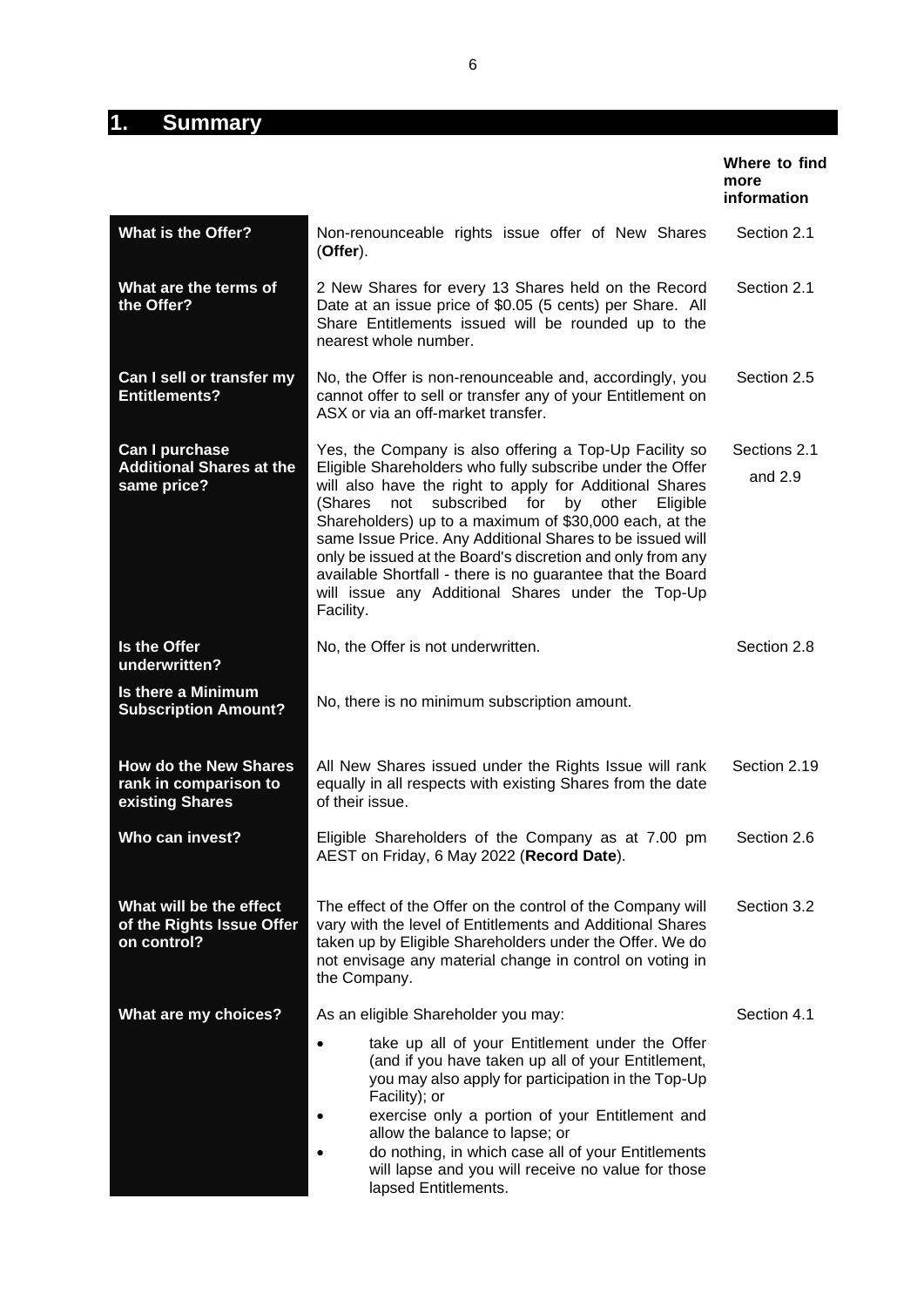# **2. Details of the Offer**

# <span id="page-6-0"></span>**2.1 The Offer**

The Company is offering Eligible Shareholders the opportunity to subscribe for 2 New Shares for every 13 Shares held at 7:00pm (AEST) on the Record Date at an Issue Price of \$0.05 per New Share. For shareholders who subscribe for the Entitlement in full, the opportunity also to take up an offer of Additional Shares under the Top-Up Facility.

Where the determination of the Entitlement of any Eligible Shareholder results in a fraction of a New Share, that will be rounded up to the nearest whole New Share.

Your Entitlement under the Offer is shown on the accompanying Entitlement & Acceptance Form. Details on how to accept the Offer are set out in Section [4.](#page-15-1)

Eligible Shareholders who fully subscribe for their entire Entitlement under the Offer may also apply under the Top-Up Facility for Additional Shares. The allocation of any Additional Shares will be limited to the extent that there are sufficient New Shares available after the close of the Offer which have not been taken up by some of the Eligible Shareholders (i.e., the Shortfall). Subject to the Corporations Act and the Listing Rules, any Shortfall may be allocated, at the absolute discretion of the Board, between applications for Additional Shares by Eligible Shareholders, applications for Shortfall Shares by Shortfall Investors and Shares issued to other eligible investors within a 3 month period after the close of the offer (as described in section [2.11\)](#page-8-0).

## **2.2 Size of the Offer**

As at the date of this Booklet, the Company has on issue 792,343,294 Shares and no options.

Approximately 121,898,968 New Shares will be offered under the Offer to raise approximately \$6 million before the expenses of the Offer are taken into account.

# **2.3 Use of Funds**

The Offer, if fully subscribed, will result in an increase in cash in hand of the Company of approximately \$6 million (before the payment of costs associated with the Offer).

Combined with the \$4 million funding from the Placement, this Offer, if fully subscribed, would provide the Company with approximately \$10million (before the payment of costs / expenses). It is currently proposed that the Company would use the combined funds as follows:

|                                                                       | <b>Description</b>                                                                                                                     | А\$     |
|-----------------------------------------------------------------------|----------------------------------------------------------------------------------------------------------------------------------------|---------|
| <b>Support EU &amp; UK</b><br><b>Commercialisation</b>                | Sales and marketing resources to support<br>commercialisation activities for the OncoSil™<br>device in Europe and the United Kingdom   | A\$3.7m |
| <b>Clinical trial costs for expansion</b><br>of use with FOLFIRINOX   | Clinical trial expenditure to expand the use of<br>the OncoSil™ device in combination with<br>FOLFIRINOX chemotherapy and other trials | A\$3.5m |
| <b>General Working Capital and</b><br>capital raising costs*          | Day to day working capital requirements and<br>capital raising costs for the Placement and Offer                                       | A\$2.8m |
| Maximum funds raised under the<br>combined Placement and the<br>Offer |                                                                                                                                        | A\$10m  |

*<sup>\*</sup> The Company reserves the right to pay cash commission to AFSL holders or authorised representatives of AFSL holders who introduce participants to take up any or all of the Shortfall. Any such commission costs have not been taken into account in the use of funds above.*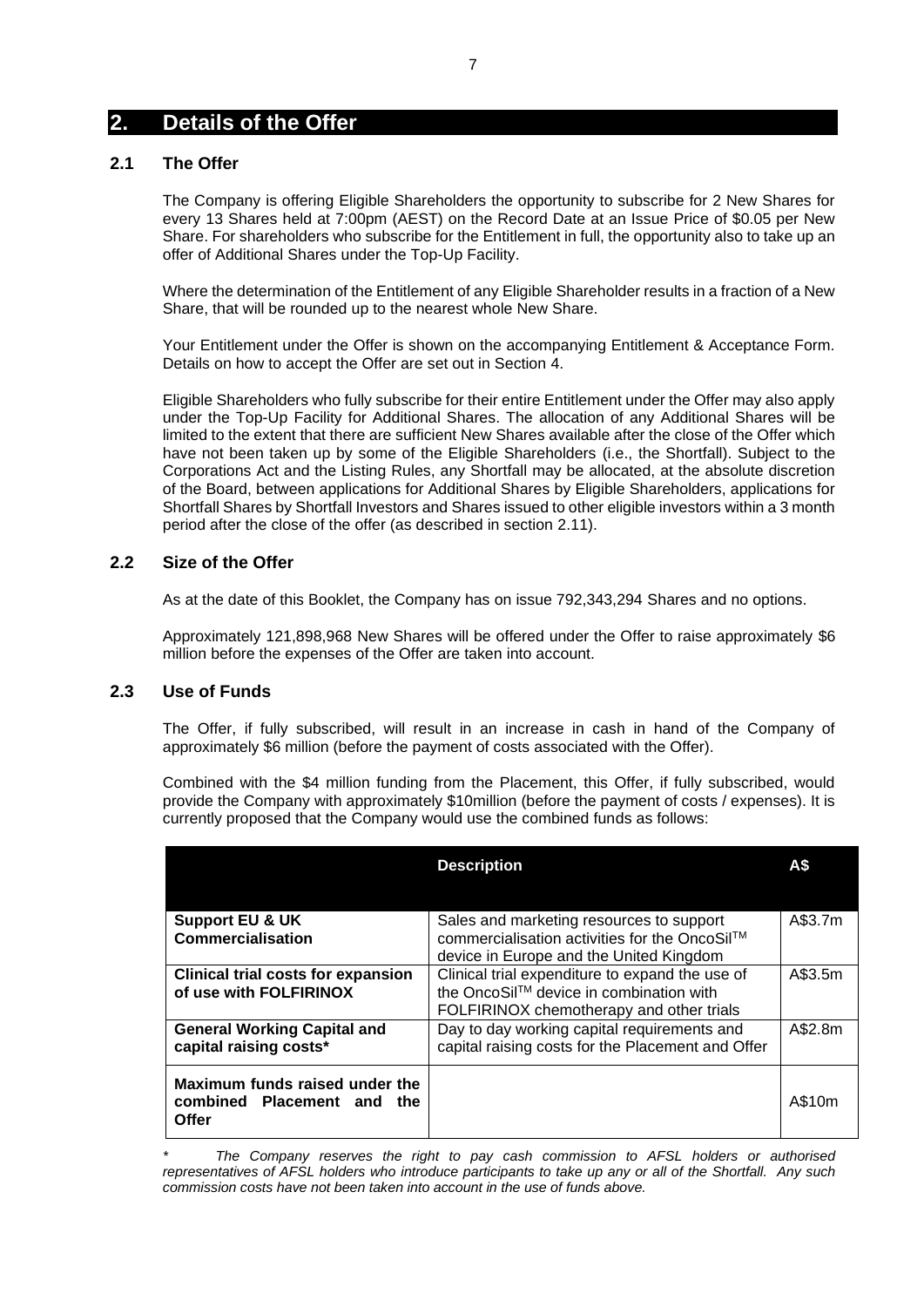Where the Company raises less than the maximum of \$10 million it intends to scale back the above expenditure and for example only proceed with Clinical trial expenditure to expand the use of the OncoSilTM device in combination with FOLFIRINOX chemotherapy - where it raises the maximum \$10 million.

If there is a Shortfall, the Chairman has committed to subscribe up to \$150,000 to the Shortfall, subject to Shareholder Approval. If Shareholder Approval is not obtained, the Chairman will not subscribe any of the \$150,000 under a Shortfall and the above aggregate funds raised may decrease by up to \$150,000 (depending on any other placement of any Shortfall), being a reduction in working capital.

# **2.4 Opening and Closing Date**

The Offer will open for receipt of acceptances on Tuesday, 10 May 2022. The Closing Date for acceptance of your Entitlement is 5.00pm (AEST) on Friday, 3 June 2022.

The Company reserves the right, subject to the Corporations Act and the Listing Rules, to extend the last date for receipt of the Entitlement & Acceptance Form (or payment by Bpay®), or to delay or withdraw the Offer at any time without prior notice. Where the Offer is withdrawn, all Application Monies will be refunded (without interest) as soon as practicable by cheque to your registered address as noted on the Company's share register.

Any extension of the Closing Date will have a consequential effect on the issue date of New Shares.

# <span id="page-7-0"></span>**2.5 Entitlements under the Offer**

The Offer is non-renounceable and therefore Eligible Shareholders cannot offer to sell or transfer any of their Entitlement on ASX or via an off-market transfer (or any other exchange or privately transferred).

Shareholders who do not take up their Entitlements in full will have their percentage interest in the Company diluted as compared to the date the Offer is made.

As described in Sections 2.10 and 2.11, any New Shares not taken up by an Eligible Shareholder by the Closing Date will form part of the Shares available under the Shortfall Offer, including the Top-Up Facility.

## <span id="page-7-3"></span>**2.6 Entitlements and acceptance**

The Entitlement of Eligible Shareholders to participate in the Offer will be determined on the Record Date. Your Entitlement is shown on the Entitlement & Acceptance form accompanying this Offer Document.

## **2.7 No cooling off rights**

Cooling off rights do not apply to an investment in New Shares. You cannot withdraw your Application once it has been received.

## <span id="page-7-2"></span>**2.8 No Underwriting**

The Offer is not underwritten.

## <span id="page-7-1"></span>**2.9 Top-Up Facility**

Eligible Shareholders (other than Directors and related parties of the Company) who fully subscribe for their entire Entitlement under the Offer may, in addition to taking up their Entitlements in full, apply for any number of Additional Shares in excess of their Entitlements by using the Top-Up Facility up to a maximum subscription of \$30,000 for their Additional Shares.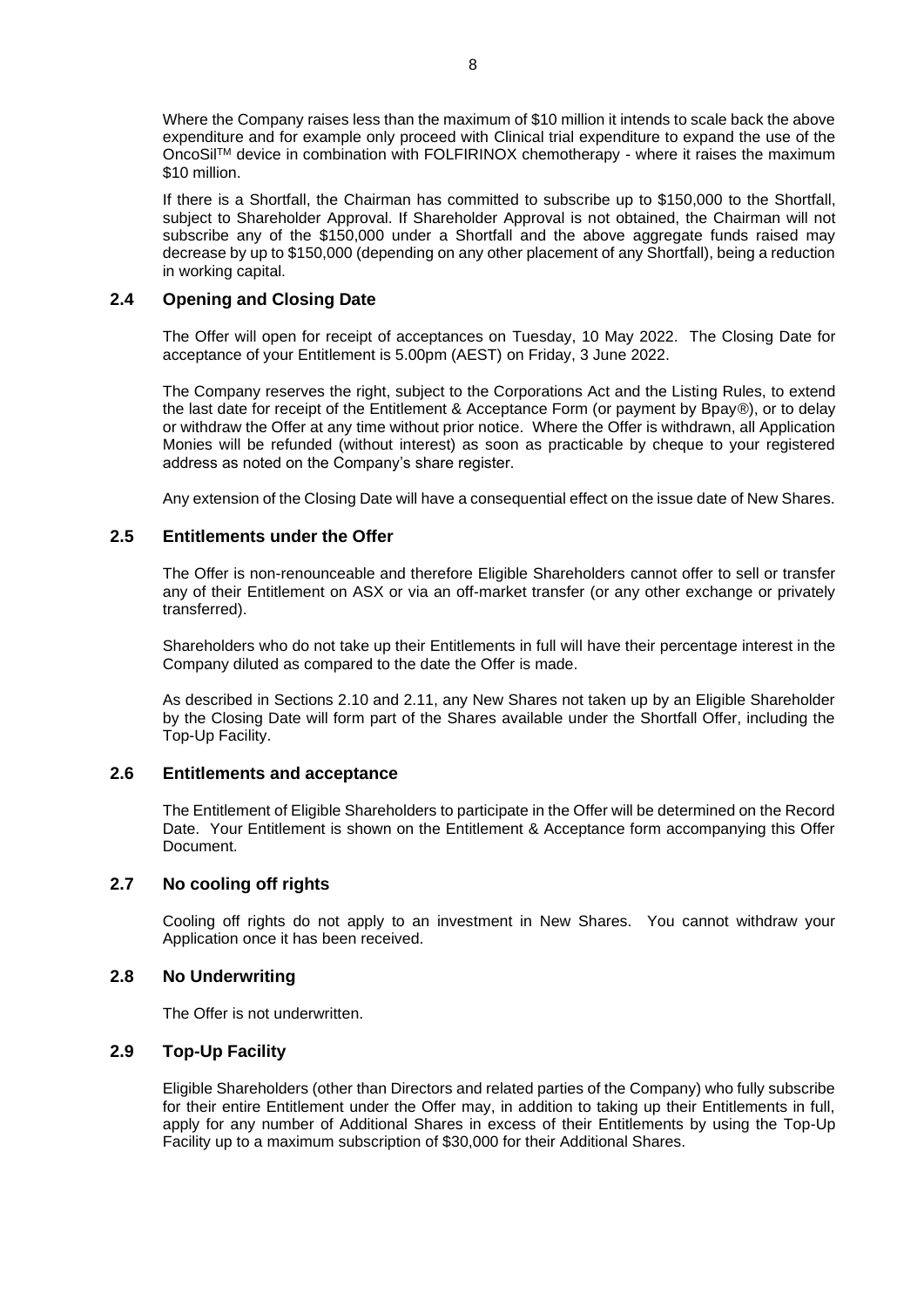Additional Shares will only be available where the aggregate number of Shares the subject of Applications received under the Offer is less than the aggregate Entitlements, being 121,898,968 New Shares proposed to be issued under the Offer. Any Additional Shares issued will be at the same Issue Price of \$0.05 per Share.

Details on how to apply for Additional Shares under the Top-Up Facility are set out in Section [4.3.](#page-16-0) There can be no guarantee that there will be any allocation of Additional Shares under the Top-Up Facility.

It is an express term of the Offer that Eligible Shareholders who apply for Additional Shares are bound to accept a lesser number of Additional Shares than they applied for or may be allocated no Additional Shares at all. In both cases, excess Application Monies will be refunded without interest. The Company reserves the right to scale back any applications for Additional Securities in its absolute and sole discretion. When determining the amount (if any) by which to scale back an application, the Company may take into account a number of factors, including the size of an Applicant's shareholding in the Company, the extent to which an Applicant has sold or bought Shares in the Company before and after both the announcement of the Offer and the Record Date, as well as when the application was made.

Subject to the Corporations Act and the Listing Rules, the Board in its absolute discretion may determine the allocation subscriptions for any Shortfall between subscriptions for Additional Shares applied by Eligible Shareholders through the Top-Up Facility, subscriptions for Shortfall Shares by the Shortfall Investors (as outlined below) and Shares issued to other eligible investors within a 3 month period after the close of the offer (Shortfall Offer described in section [2.11\)](#page-8-0) and may decide not to issue any Shares under a Shortfall.

For the avoidance of doubt, the prohibitions set out in section 606 of the Corporations Act on certain acquisitions of relevant interests in voting shares will apply to limit the acquisition of Additional Shares through the Top-Up Facility (as well as any other Shares issued under a Shortfall).

## <span id="page-8-1"></span>**2.10 Shortfall Offer**

The Directors reserve the right, subject to the Corporations Act, the Listing Rules, to place any the Shortfall at their discretion (other than to Directors and related parties of the Company, unless they secure prior Shareholder Approval) within 3 months after the close of the Offer (at a price not less than the Issue Price of \$0.05 per New Share) (**Shortfall Offer**).

If there is a Shortfall, the Directors may place any Shortfall at their discretion (other than to Directors and related parties of the Company), including allocating any Shortfall between the issue of Additional Shares (if any) to Eligible Investors, Shortfall Shares between the Shortfall Investors or the issue of Shares to other eligible investors under the Shortfall Offer.

### <span id="page-8-0"></span>**2.11 Directors' interests**

The relevant interest of each of the Directors in the securities of the Company as at the Record Date together with their respective Entitlement is set out in the table below:

|                   | <b>Existing Shares</b> | <b>Maximum Rights Issue</b><br><b>Shares</b> |
|-------------------|------------------------|----------------------------------------------|
| Mr Otto Buttula   | 30,000,001             | 4,615,386                                    |
| Mr Nigel Lange    | 5,718,303              | 879,739                                      |
| Dr Martin Cross   | 3,000,000              | 461,539                                      |
| Prof Ricky Sharma | Nil                    | Nil                                          |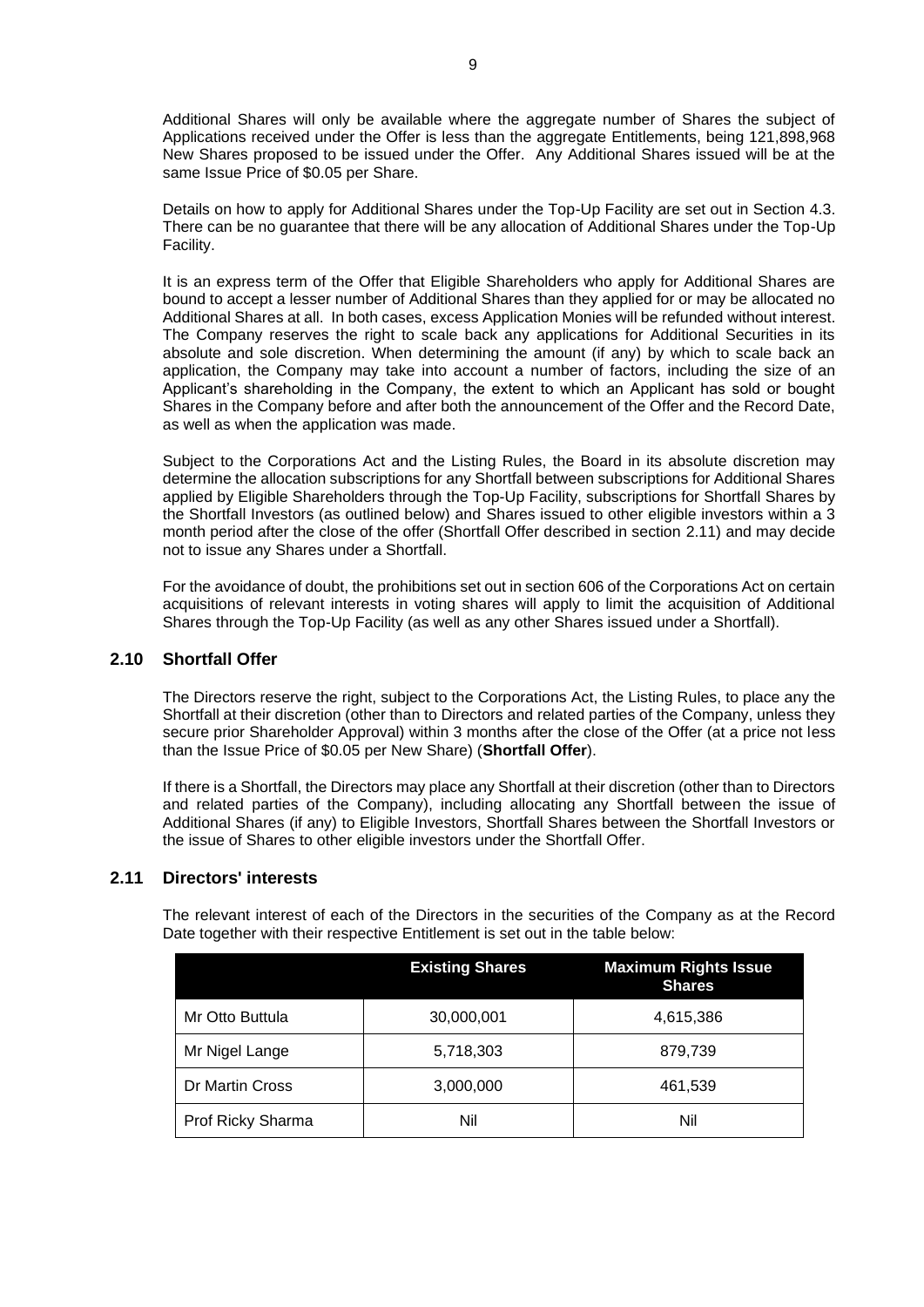If there is a Shortfall, the Chairman has committed to subscribe up to \$150,000 to the Shortfall subject to Shareholder Approval. If Shareholder Approval is not obtained, the Chairman will not subscribe any of the \$150,000 under a Shortfall.

### **2.12 Issue and despatch**

The issue of New Shares offered by this Offer Document is expected to occur on Friday 10 June 2022.

It is the responsibility of Applicants to determine their allocation prior to trading in the New Shares. Applicants who sell New Shares without making such determination do so at their own risk.

The Company will have no responsibility and disclaims all liability (to the maximum extent permitted by law) to persons who trade New Shares before the New Shares are listed on the official list of ASX or before they receive their holdings statements, whether on the basis of confirmation of the allocation provided by the Company, the Share Registry or otherwise.

## **2.13 ASX Listing**

The Company has made an application for official quotation by ASX of the New Shares offered under this Offer Document. If that permission is not granted by ASX, the Company will not issue any New Shares and all Application Monies received will be refunded (without interest) in full to the Applicants.

The fact that ASX may grant official quotation to the New Shares is not to be taken in any way as an indication of the merits of the Company or the New Shares. Neither ASX nor any of its officers accepts takes any responsibility for the contents of this Offer Document.

It is expected that normal trading on ASX will commence in relation to New Shares on Tuesday, 14 June 2022.

### **2.14 CHESS**

The Company will apply to ASX to participate in CHESS for those Shareholders who have, or wish to have, a sponsoring stockbroker. Shareholders who do not wish to participate through CHESS will be issuer sponsored by the Company. Because the sub-registers are electronic, ownership of securities can be transferred without having to rely upon paper documentation.

Electronic registers mean that the Company will not be issuing certificates to investors. Instead, Shareholders will be provided with a statement (similar to a bank account statement) that sets out the number of New Shares allotted to them under this Offer Document. The notice will also advise Shareholders of their Holder Identification Number (**HIN**) and explain, for future reference, the sale and purchase procedures for the New Shares under CHESS and issuer sponsorship.

Further monthly statements will be provided to Shareholders if there have been any changes in their interest in the Company during the preceding month.

### <span id="page-9-0"></span>**2.15 Ineligible Foreign Shareholders**

In accordance with ASX Listing Rule 7.7.1 and Section 9A of the Corporations Act, the Company has decided that it is unreasonable to make the Offer to any Shareholder with a registered address outside Australia or New Zealand as at the Record Date (**Ineligible Foreign Shareholder**), having regard to:

- (a) the number of Shareholders with addresses in such other countries as a proportion of total Shareholders in the Company;
- (b) the number and value of the New Shares those Shareholders would be offered under the Offer; and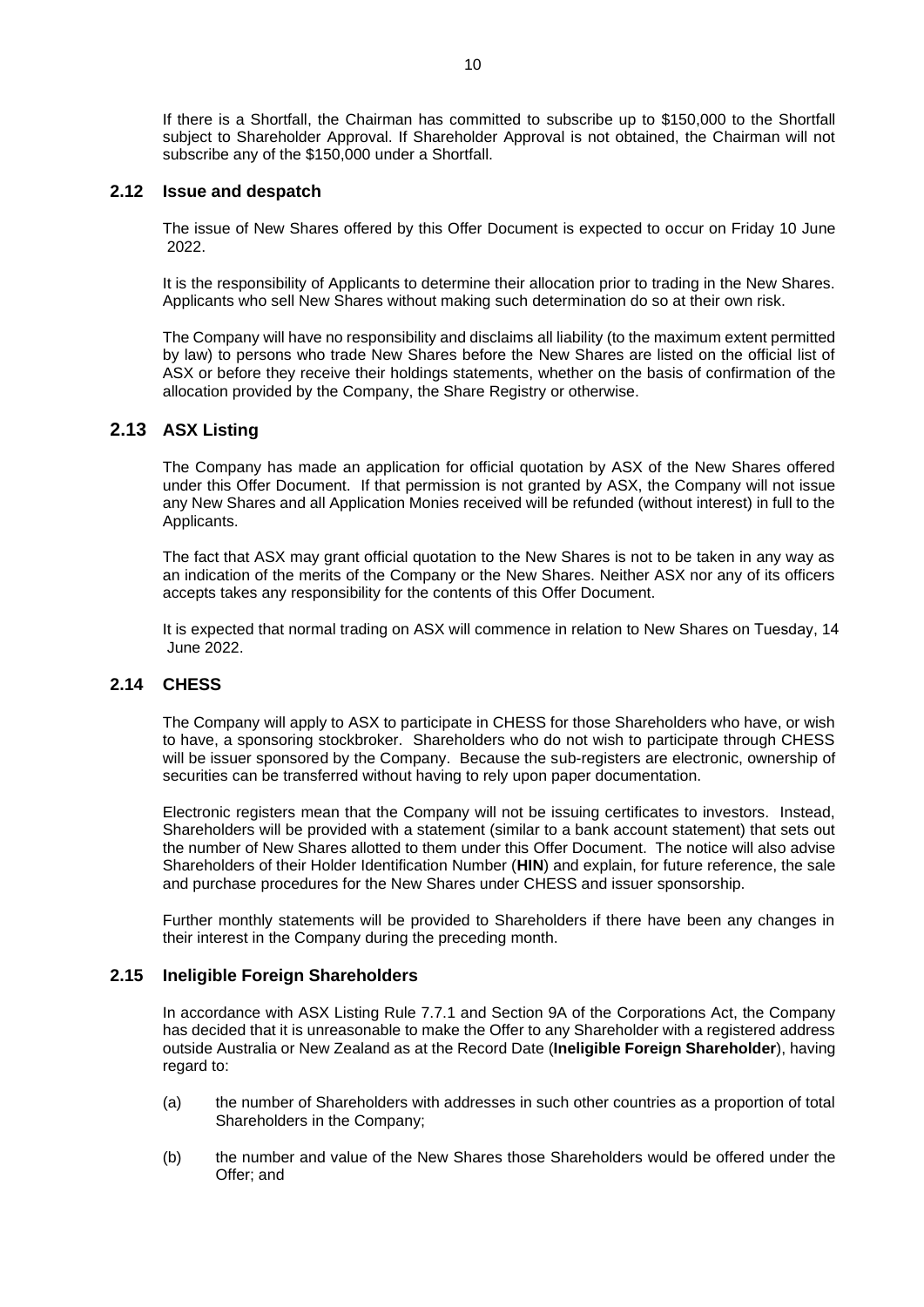(c) the cost to the Company of complying with applicable legal and regulatory requirements in such other countries.

To the extent that there are any Ineligible Foreign Shareholders registered at the Record Date, the Company will send details of the Offer to each Ineligible Foreign Shareholder and advise each Ineligible Shareholder that they will not be offered New Shares under the Offer.

### **2.16 Overseas shareholders**

No action has been taken by the Company to register the New Shares or otherwise permit an offering of the New Shares in any jurisdiction other than Australia or New Zealand. Eligible Shareholders resident in Australia or New Zealand holding Shares on behalf of persons who are resident overseas are responsible for ensuring that taking up Entitlements under the Offer does not breach regulations in the relevant overseas jurisdiction.

This Offer Document does not, and is not intended to, constitute an offer or invitation in the United States, to any US person, to any person acting for the account or benefit of a person in the United States, or in any other place or jurisdiction in which, or to any person to whom, it would not be lawful to make such an offer or invitation.

The New Shares have not been and will not be registered under the US Securities Act or the securities laws of any state or jurisdiction in the United States and may only be offered, sold or resold in, or to persons in, the United States in accordance with an available exemption from registration.

Eligible Shareholders who are nominees, trustees or custodians are advised to seek independent advice as to how to proceed. The Offer is being made to all Eligible Shareholders. The Company is not required to determine whether or not any Eligible Shareholder is acting as a nominee or the identity or residence of any beneficial owners of Shares.

Where any registered holder that qualifies as an Eligible Shareholder is acting as a nominee for a foreign person, that registered holder, in dealing with its beneficiary, will need to assess whether indirect participation by the beneficiary in the Offer is compatible with applicable foreign laws.

Any person in the United States or any person that is, or is acting for the account or benefit of a U.S. person with a holding through a nominee may not participate in the Rights Issue and the nominee must not take up any Entitlement or send any materials into the United States or to any person that is, or is acting for the account or benefit of, a U.S. person.

It is the responsibility of a Shareholder to ensure compliance with any laws of a country relevant to their application. Return of a duly completed Entitlement and Acceptance Form (or making payment via Bpay®) will be taken by the Company as a representation that there has been no breach of such laws and that the Applicant is an Eligible Shareholder.

## **2.17 Custodians**

Eligible Shareholders who are nominees, trustees or custodians are advised to seek independent advice as to how to proceed. The Offer is being made to all Eligible Shareholders. The Company is not required to determine whether or not any Eligible Shareholder is acting as a nominee or the identity or residence of any underlying beneficial owners of Shares (**UBH**).

In respect of nominees, trustees or custodians acting on behalf of UBHs the foreign restrictions under the offer will be applied at the registered address of the Custodian. This will be irrespective of whether the holder is a QIB or sophisticated investor.

The offer to apply for Additional Shares under the Top-Up Facility will be available to the UBH of custodians / nominees.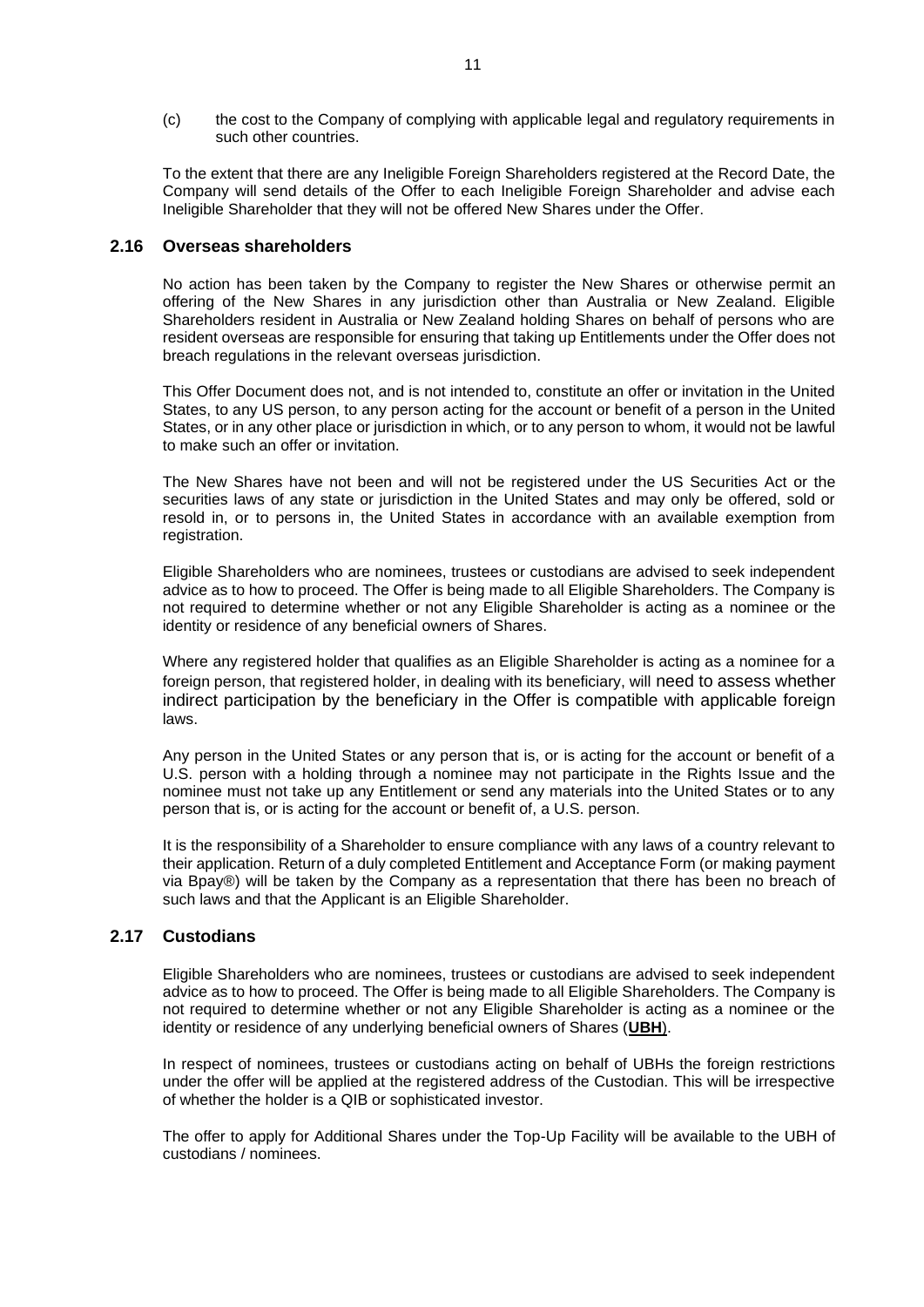Each custodian or nominee who is applying for Additional Shares on behalf of their individual UBH will need to submit a schedule showing the Record Date holding, the Rights Issue Entitlement and the amount of Entitlement and Additional Shares taken up for each UBH.

Each UBH will need to apply for their maximum entitlement before applying for Additional Shares under the Top-Up Facility. Therefore, the requirement to fulfil a shareholders maximum Entitlement before applying for Additional Shares under the Top-Up Facility won't apply to the registered custodian / nominee holding – the Company intends to process the amount of Shares as Entitlement acceptance and also the amount of Additional Shares as additional acceptance under the Top-Up Facility (per schedule supplied by the Custodian).

# **2.18 Foreign Jurisdictions**

This Booklet has been prepared to comply with the requirements of the securities laws of Australia and New Zealand.

This Booklet does not constitute an offer in any jurisdiction in which, or to any person to whom, it would not be lawful to make such an offer. No action has been taken to register or qualify the Offer or the New Shares, or otherwise permit the public offering of the New Shares, in any jurisdiction other than Australia and New Zealand. Return of the personalised Entitlement & Acceptance Form (or making payment via Bpay®) will be taken by the Company to constitute a representation by you that there has been no breach of any such laws. Eligible Retail Shareholders who are nominees or custodians should see Section 2.17.

The distribution of this document (including in electronic format) outside Australia and New Zealand may be restricted by law. If you come into possession of this Booklet, you should observe such restrictions. In particular, this document or any copy of it must not be distributed in the United States. Any failure to comply with such restrictions may constitute a violation of applicable securities laws.

### **(a) New Zealand**

The Offer contained in this Offer Document to Eligible Shareholders with registered addresses in New Zealand is made in reliance on the provisions of the *Financial Markets Conduct Act 2013 (New Zealand)* (**FMC Act**), the Securities Act (Overseas Companies) Exemption Notice 2013 (New Zealand) and the Financial Markets Conduct (Incidental Offers) Exemption Notice 2016. Members of the public in New Zealand who are not existing Shareholders on the Record Date are not entitled to apply for any New Shares.

This Offer Document has been prepared in accordance with Australian law and has not been registered, filed with, or approved by the New Zealand regulatory authority under the FMC Act. This Offer Document is not a product disclosure statement under New Zealand law and is not required to, and may not, contain all the information that a product disclosure statement under New Zealand law is required to contain.

To the extent that a person holds Shares on behalf of another person resident outside Australia or New Zealand, it is that person's responsibility to ensure that any acceptance complies with applicable foreign laws. The Company reserves the right to reject any Application that it believes come from a person who is not an Eligible Shareholder.

### **(b) United States**

This Booklet does not constitute an offer to sell, or the solicitation of an offer to buy, any securities in the United States. The New Shares have not been, nor will be, registered under the U.S. Securities Act or the securities laws of any state or other jurisdiction of the United States. The Entitlements may not be issued to, or taken up or exercised by, and the New Shares may not be offered or sold to, persons in the United States or persons who are acting for the account or benefit of a person in the United States. The New Shares will only be offered and sold outside the United States in 'offshore transactions' as defined in and in reliance on Regulation S under the U.S. Securities Act.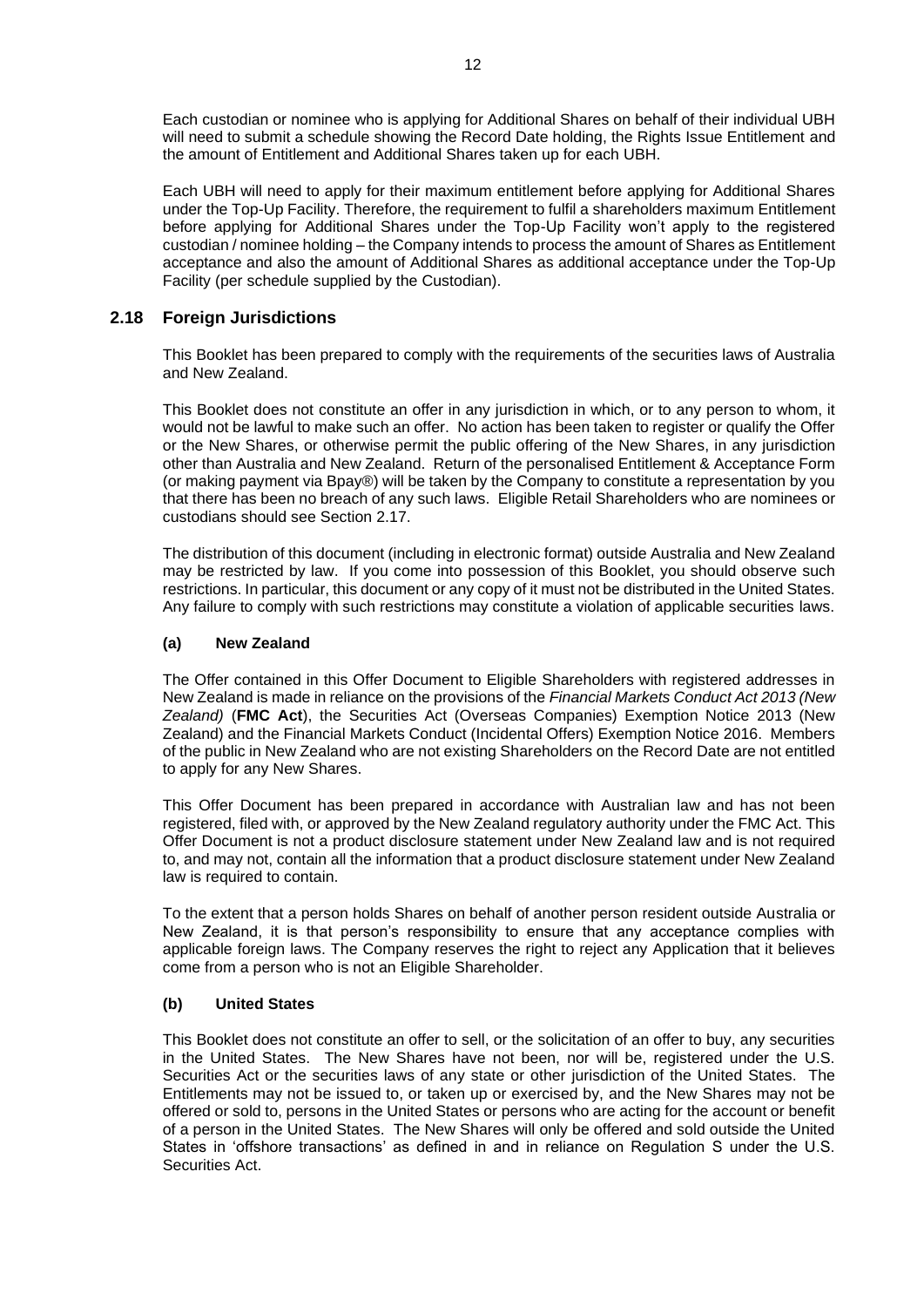### <span id="page-12-0"></span>**2.19 Rights and liability attaching to New Shares**

The New Shares issued under the Offer will be on a fully paid basis and will rank equally in all respects with existing Shares. Full details of the rights and liabilities attaching to Shares are set out in the Company's constitution, a copy of which is available for inspection at the Company's registered office during normal business hours. You may also contact the Company's Share registry on 1300 737 760 (within Australia) or +61 2 9290 9600 (outside Australia) to request a copy of the Company's constitution.

### **2.20 Nominees**

The Offer is being made to all Eligible Shareholders. Nominees with registered addresses in the eligible jurisdictions may also be able to participate in the Offer in respect of some or all of the beneficiaries on whose behalf they hold Shares, provided that the applicable beneficiary would satisfy the criteria for an Eligible Shareholder.

Nominees and custodians which hold Shares as nominees or custodians will have received, or will shortly receive, a letter from the Company. Nominees and custodians should consider carefully the contents of that letter and note in particular that the Offer is not available to beneficiaries on whose behalf they hold Shares who would not satisfy the criteria for an Eligible Shareholder.

Due to legal restrictions, nominees and custodians may not send copies of this Booklet or accept the Offer on behalf of any person in the United States or other jurisdiction outside Australia or New Zealand, except to beneficial shareholders who are institutional or professional investors in certain foreign countries or as the Company may otherwise permit in compliance with applicable law.

The Company is not required to determine whether or not any registered Shareholder is acting as a nominee or the identity or residence of any beneficial owners of Shares.

### **2.21 Risks**

There are a number of risks associated with an investment in New Shares in the Company. A brief overview of some of the key risks is outlined in Section [6.](#page-21-0) In particular, the global impact of the COVID-19 pandemic is continuously developing. Global economic outlook is facing some uncertainty due to the COVID-19 pandemic which has had historically and may continue to have a significant impact on capital markets and share prices.

An investment in the Company carries certain risks that may impact on the future profitability of the Company and the value of the Company's securities. The Offer Securities should be considered speculative. The Directors recommend that potential investors carefully consider this Offer Booklet and consult their professional advisors before deciding whether to apply for Offer Securities pursuant to this Offer Booklet.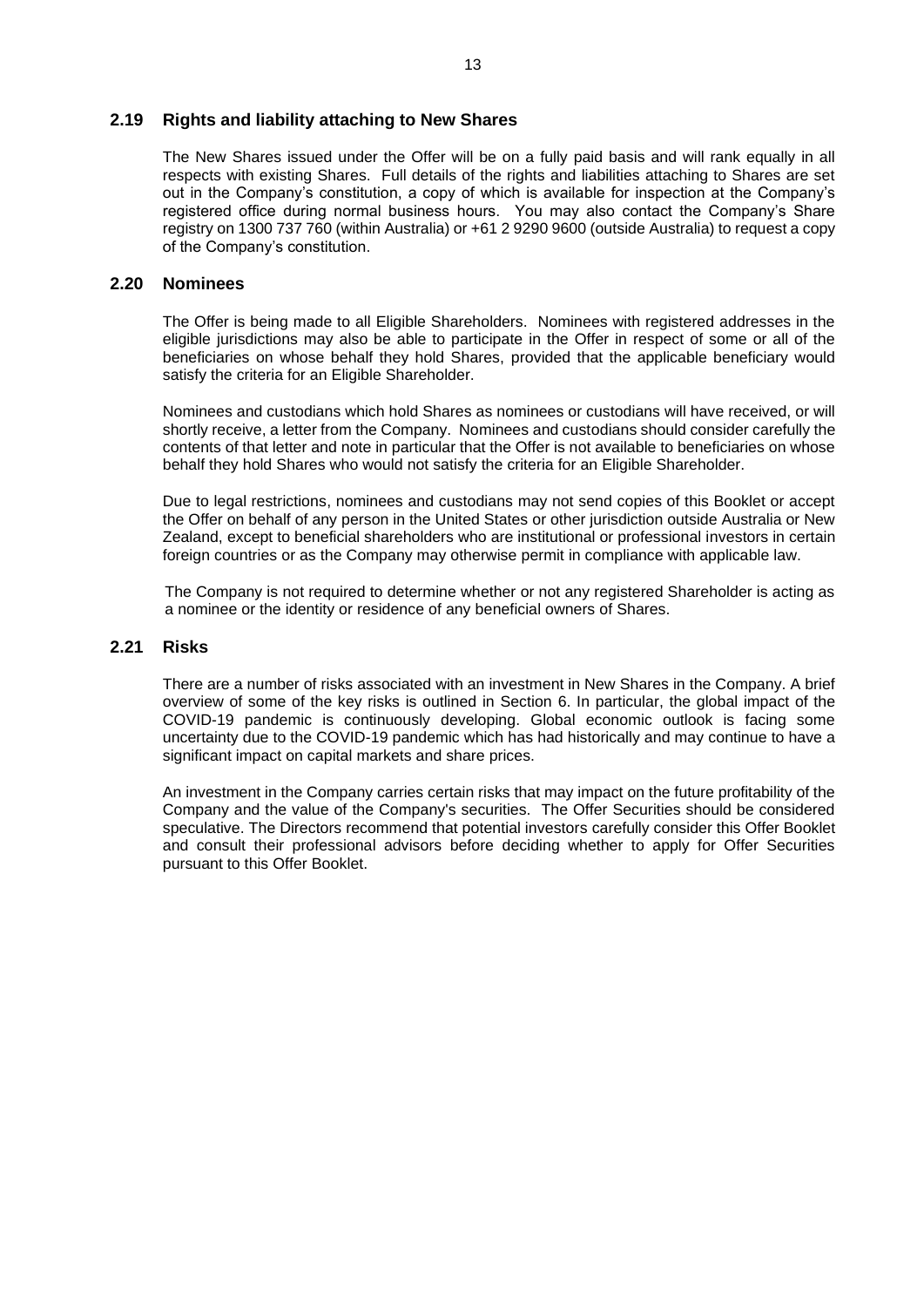# <span id="page-13-0"></span>**3. Effect of the Offer**

# **3.1 Effect of the Offer on the capital structure of the Company**

The total number of New Shares to be issued under the Offer (the exact number depends on the rounding up of individual holdings) will be up to approximately 121,898,968.

The table below sets out, for illustrative purposes only, the existing Share capital structure of the Company at the Record Date (before the Offer) together with the impact of the issue of the New Shares under the Offer and the issue of Shares under the Placement. It assumes that no Options are exercised prior to the Record Date and that all New Shares are issued under the Offer or placed after the Offer closes.

| <b>Shares</b>                                                                                          | <b>Number</b> |
|--------------------------------------------------------------------------------------------------------|---------------|
| Existing Shares as at date of the Offer                                                                | 792,343,294   |
| Maximum number of New Shares issued under the Offer<br>(approximately)                                 | 121,898,968   |
| Maximum number of New Shares issued under the<br>Placement (approximately)                             | 80.000.000    |
| Total issued Shares following completion of the Offer<br>and completion of the Placement (approximate) | 994,242,262   |

The effect of the Offer (combined with the Placement) will be to increase the number of Shares on issue in the Company and increase the cash held by the Company (before taking into account the expenses of the Offer) by up to approximately \$10 million.

Expenses of the Offer are expected to be approximately \$20,000.

The Company is confident in placing any Shortfall Shares outside of the Top-Up Facility and has already received direct interest. Where shareholders are directly introduced to the company by Forrest Capital Pty Ltd, it may be entitled to a fee of up to 6.6% (inclusive of GST).

Forrest Capital Pty Limited is also entitled to a 6.6% fee (inclusive of GST) for the Placement (\$264,000).

## <span id="page-13-1"></span>**3.2 Potential effect on control of the Company**

Eligible Shareholders who take up their Entitlements in full should not have their interest in the Company diluted by the Offer (subject to immaterial movements as a result of rounding of Entitlements).

The potential effect the Offer (including those Shares which may be issued to take up a Shortfall) will have on the control of the Company, and the consequences of that effect, will depend on a number of factors, including investor demand.

The potential effect of the Offer (including those Shares which may be issued to take up a Shortfall) on the control of the Company is as follows:

- (a) If all Eligible Shareholders take up their Entitlements under the Offer, then the Offer will have no significant effect on the control of the Company.
- (b) If some Eligible Shareholders do not take up all of their Entitlements under the Offer, then the interests of those Eligible Shareholders will be diluted.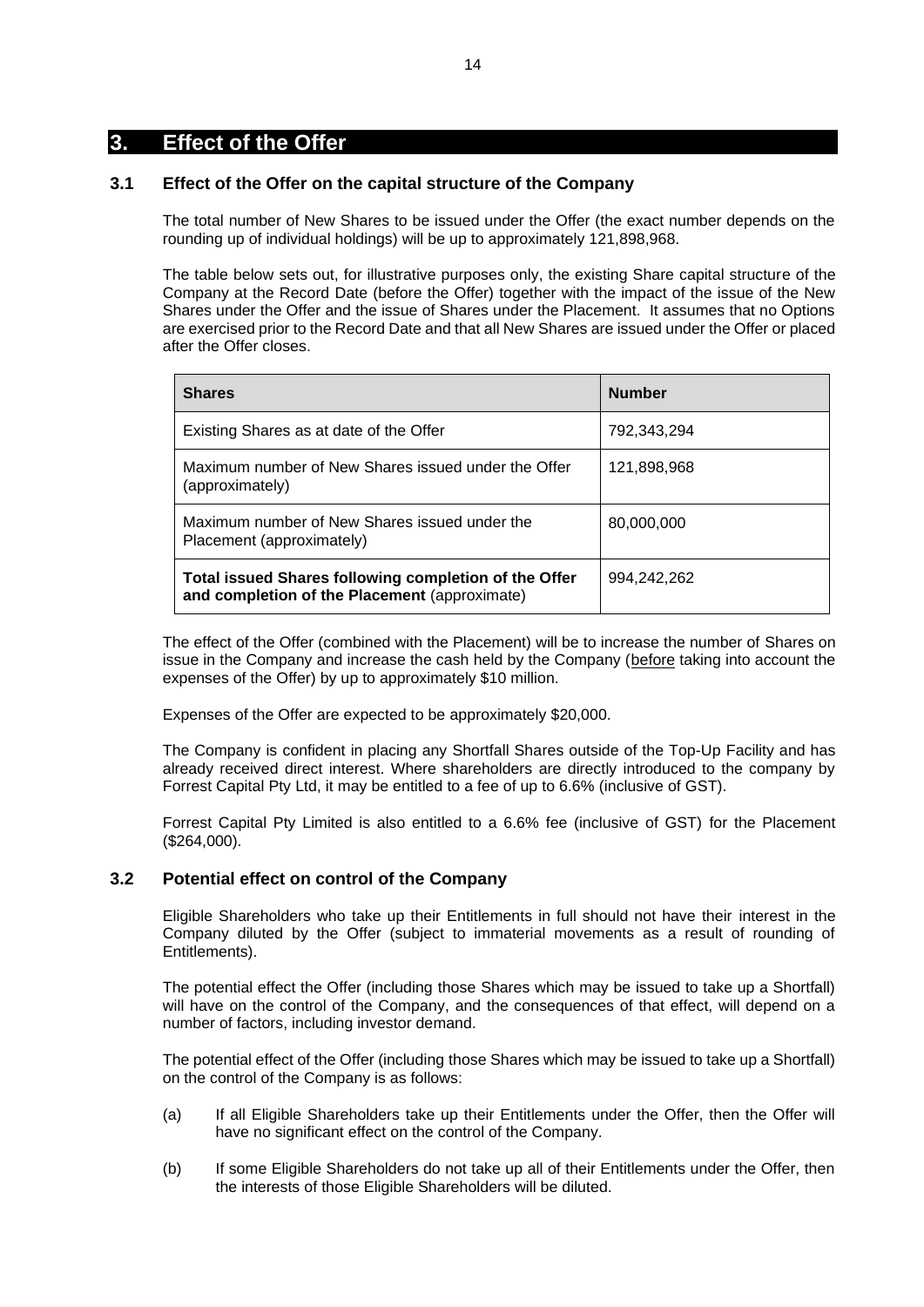- (c) The proportional interests of Ineligible Foreign Shareholders will be diluted because those Ineligible Foreign Shareholders are not entitled to participate in the Offer.
- (d) The Company has reserved the right to issue part or all of any Shortfall within 3 months after the close of the Offer. If Eligible Shareholders take up little or none of their Entitlements under the Offer, the Company may issue the Shortfall under the Offer to only a limited number of new investors and this may potentially result in a new investor having a substantial interest in the Company.

### **3.3 Market Price of Shares**

The highest and lowest closing market prices of the Shares on the ASX during the 3 months of trading preceding the date of announcement of this Offer on 29 April 2022 and the respective dates of those sales, are:

| Highest: | \$0.073 on 13 April 2022 |
|----------|--------------------------|
| Lowest:  | \$0.034 on 21 March 2022 |

The volume weighted average sale price on the ASX of the Shares during the 3 months immediately preceding the announcement of this Offer (**VWAP**) is \$0.0576.

The rights issue offer price represents a discount of:

- 18.03% to the Company's closing price on 26 April 2022 of \$0.061;
- 19.47% to the Company's 10-day VWAP of \$0.0621; and;
- 16.77% to the Company's 30-day VWAP of \$0.0601.

### **3.4 Impact of change in ASX Market price**

The market price of the Company's Shares on the ASX may change between the date of this Offer Document and the date of issue of Shares under the Offer.

If there is a decrease in that market price, this will be result in a corresponding proportionate decrease in the market value of Shares issued to the Applicant. If there is an increase in that market price, this will be result in in a corresponding proportionate increase in the market value of Shares issued to the Applicant.

However, any increase or decrease in market value will not alter the issue price per New Share, nor the number of New Shares to be issued, under the Offer.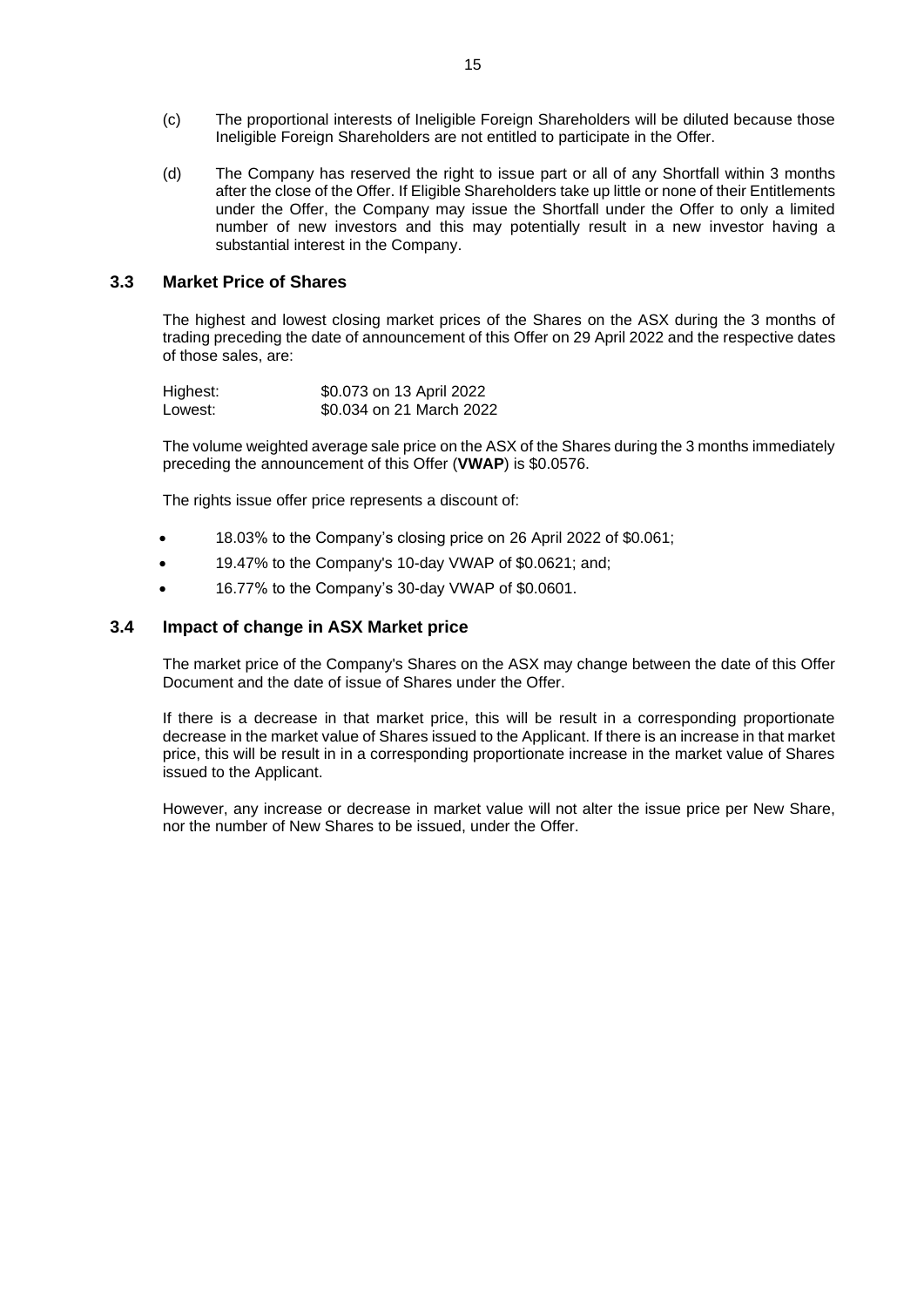# <span id="page-15-1"></span>**4. Action required by Shareholders**

## <span id="page-15-0"></span>**4.1 What Eligible Shareholders may do**

The number of New Shares to which you are entitled (your **Entitlement**) is shown on the accompanying Entitlement & Acceptance Form.

If you do not take up your Entitlement, then your percentage holding in the Company will be diluted (refer to Section [3.2](#page-13-1) above).

As an Eligible Shareholder you may:

- (a) take up all or part of your Entitlement (refer to Section [4.2](#page-15-2) below);
- (b) take up all of your Entitlement and apply for Additional Securities under the Top-Up Facility (refer to Section [4.3](#page-16-0) below); or
- (c) do nothing, in which case all of your Entitlements will lapse (refer to Section [4.5](#page-17-0) below).

The Company is not required to determine whether or not any registered shareholder is acting as a nominee or the identity or residence of any beneficial owners of securities. Eligible Shareholders who are nominees, trustees or custodians are advised to seek independent advice as to how they should proceed.

As detailed in Section [2.15,](#page-9-0) Ineligible Foreign Shareholders cannot take any of the steps set out in Sections [4.1,](#page-15-0) [4.2,](#page-15-2) and [4.3.](#page-16-0)

# <span id="page-15-2"></span>**4.2 Applying for New Shares**

You may only take up all or part of your Entitlement by

- (i) making payment by Bpay® corresponding to the component (part or all) of your Entitlement you wish to accept,
- (ii) making payment by Bpay® corresponding to all of your Entitlement, plus an application for Additional Shares (up to a maximum of \$30,000 Additional Shares) you wish to accept, or
- (iii) by completing the Entitlement & Acceptance Form and attaching payment by cheque, bank draft or money order to reach Boardroom (**Share Registry**) at the following address.

# **OncoSil Medical Limited Entitlement Offer**

C/- Boardroom Pty Limited GPO Box 3993 Sydney NSW 2001

by no later than 5:00pm (AEST) on the Closing Date.

The Issue Price for each New Share accepted under your Entitlement is payable on application. You have the following payment options:

(a) By attaching to your completed Entitlement & Acceptance Form a cheque, bank draft or money order in Australian currency for the amount of your application money to "**OncoSil Medical Limited**" and crossed "**Not Negotiable**".

You should ensure that sufficient funds are held in relevant account(s) to cover the Application Monies. If the amount of your cheque for Application Monies (or the amount for which the cheque clears in time for allocation) is insufficient to pay in full for the number of New Shares for which you have applied in your Entitlement & Acceptance Form, you will be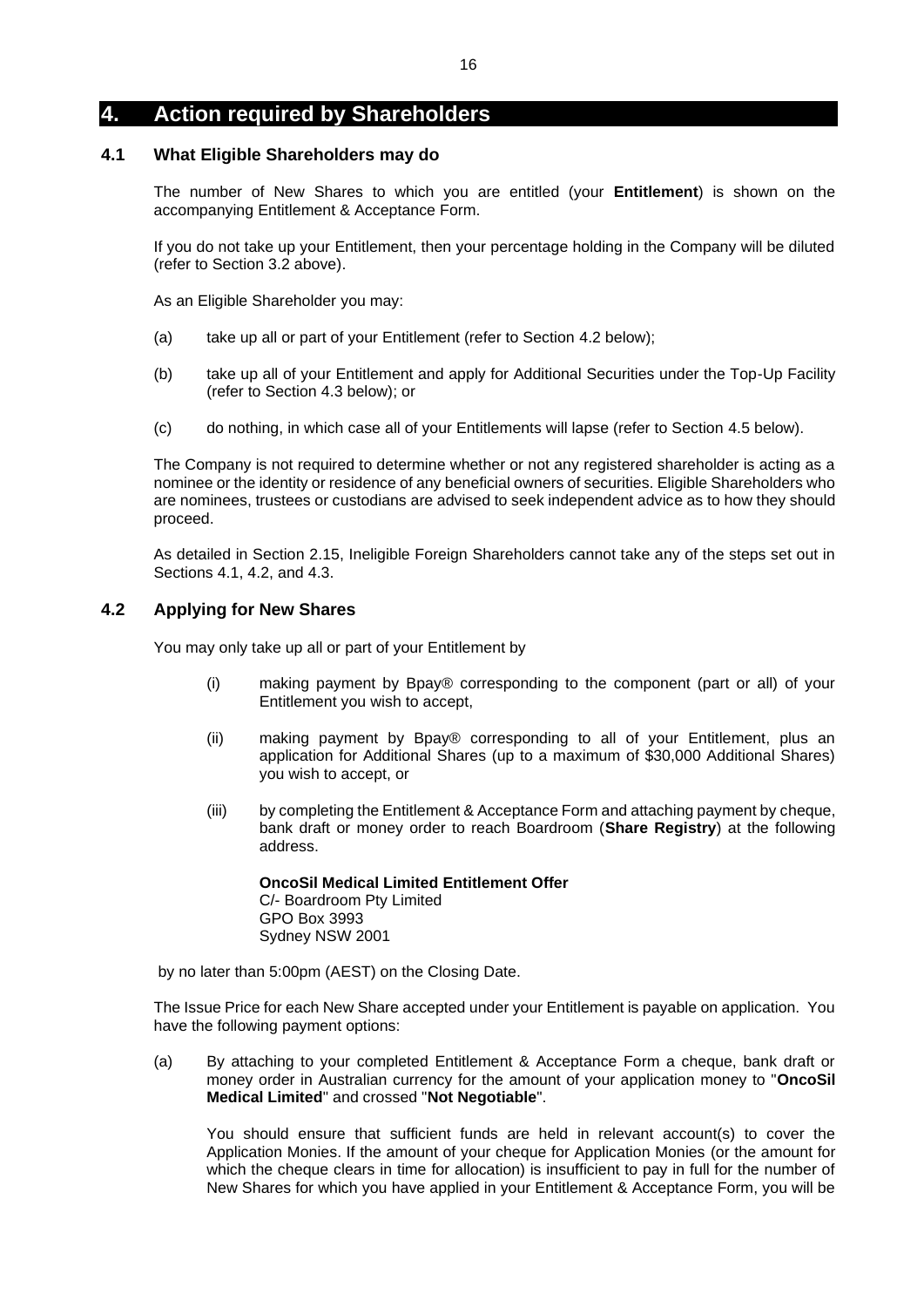taken to have applied for such lower number of whole New Shares as your cleared Application Monies will pay for (and to have specified that number of New Shares on your Entitlement & Acceptance Form). Alternatively, your Application will not be accepted.

- (b) If paying via Bpay<sup>®</sup>:
	- (i) Applicants should be aware that their own financial institution may implement earlier cut off times with regards to electronic payment and it is the responsibility of the Applicant to ensure that funds are submitted through Bpay® by the date and time mentioned above;
	- (ii) you must follow the instructions for Bpay® set out in the Entitlement & Acceptance Form;
	- (iii) you do not need to return the Entitlement & Acceptance Form but are taken to make each of the statements and representations on that form referred to in this Offer Document; and
	- (iv) if you subscribe for less than your Entitlement or do not pay for your full Entitlement, you are taken to have accepted your Entitlement in respect of such whole number of New Shares which is covered in full by your Application Monies.

### <span id="page-16-0"></span>**4.3 Applying for Additional Securities**

As referred to in Section [4.1](#page-15-0) above, Eligible Shareholders (other than Directors and related parties of the Company, unless they secure prior Shareholder Approval) may, in addition to taking up their Entitlements in full, apply for Additional Securities in excess of their Entitlements.

If you wish to subscribe for Additional Securities in addition to your Entitlement, then you should nominate the maximum number of Additional Securities you wish to subscribe for on the Entitlement and Acceptance Form up to a maximum number of approximately 600,000 Shares with an aggregate subscription amount of \$30,000 and make payment for your full Entitlement and the Additional Securities (at the Issue Price of \$0.05 for each Additional Share).

If your payment is being made by Bpay® and is in excess of the payment required for your full Entitlement, you are taken to have accepted your Entitlement in full and to have applied for such number of Additional Shares which is covered in full by your Application Monies paid by Bpay®.

Eligible Shareholders who apply for Additional Shares may be allocated a lesser number of Additional Shares than applied for, or may be allocated no Additional Shares at all. In each case all excess Application Monies will be refunded without interest.

### **4.4 Making Payment by BPay®**

- (a) If your payment is being made by  $BPay@$ :
	- (i) you do not need to submit the personalised Entitlement and Acceptance Form but are taken to make each of the statements and representations on that form referred to in this Booklet; and
	- (ii) if your payment exceeds the amount payable for your full Entitlement, you are taken to have accepted your Entitlement in full and to have applied for such number of Additional Securities which is covered in full by your Application Monies paid by Bpay®.

Eligible Shareholders who apply for Additional Securities may be allocated a lesser number of Additional Securities than applied for, or may be allocated no Additional Securities at all, in which case excess Application Monies will be refunded without interest.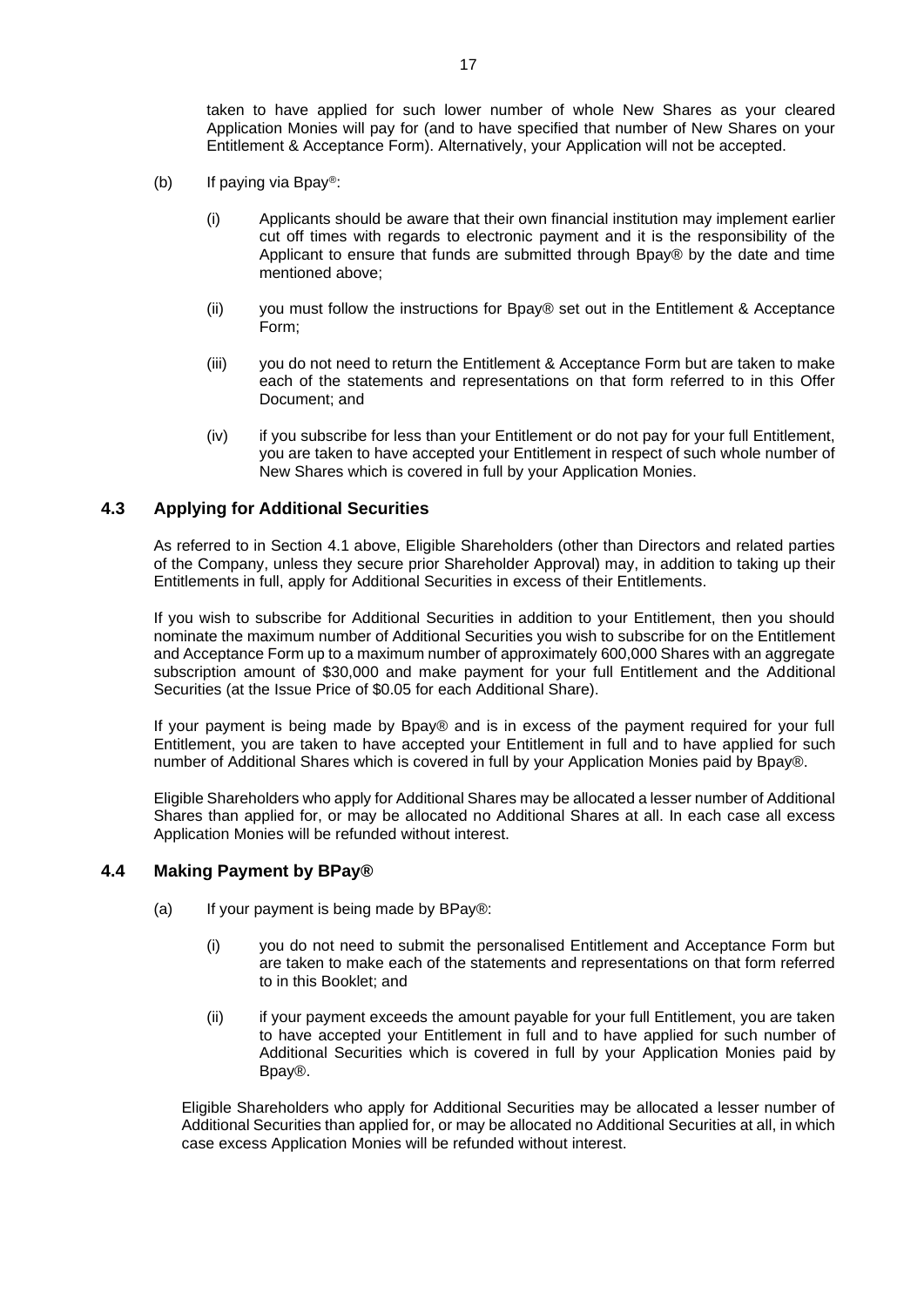# <span id="page-17-0"></span>**4.5 Entitlements not taken up**

If you do not wish to accept any of your Entitlement, you are not obliged to do anything. The number of Shares you currently hold and your rights attaching to those Shares (such as voting rights) will not be affected should you choose not to accept any part of your Entitlement. If you do not participate in the Offer your percentage holding in the Company will be reduced.

# **4.6 Entitlement & Acceptance Form is binding**

A completed and lodged Entitlement & Acceptance Form (or payment by Bpay®) constitutes a binding offer to acquire New Shares on the terms and conditions set out in this Offer Document and, once lodged, cannot be withdrawn. If the Entitlement & Acceptance Form is not completed correctly, it may still be treated as a valid application for New Shares. The Directors' decision whether to treat an acceptance as valid and how to construe, amend or complete the Entitlement & Acceptance Form is final.

# **4.7 Representations you will be taken to have made by accepting the Offer**

By completing and returning your Entitlement & Acceptance Form or making a payment by BPAY®, you will be deemed to have:

- (a) fully read and understood this Offer Document and the Entitlement & Acceptance Form in their entirety;
- (b) agreed to be bound by the terms of the Offer, the provisions of this Offer Document and the Company's Constitution;
- (c) declared that you are over 18 years of age and have the legal capacity and power to perform all your rights and obligations under the Offer and your Entitlement & Acceptance Form;
- (d) authorised the Company to register you as the holder of the New Shares (and if applicable, the Additional Shares);
- (e) acknowledged that once the Company receives your Entitlement & Acceptance Form or any payment of Application Monies via BPAY®, you may not withdraw your application or funds provided except as allowed by law;
- (f) confirmed that you have a registered address in Australia or New Zealand as at the Record Date:
- (g) confirmed that you were the registered holder at the Record Date of the Shares indicated in the Entitlement & Acceptance Form as being held by you on the Record Date;
- (h) agreed to apply for and be issued up to the number of New Shares (and if applicable, any Additional Shares) specified in the Entitlement & Acceptance Form, or for which you have submitted payment of any Application Monies via BPAY®, at the Issue Price per New Share;
- (i) authorised the Company, the Share Registry and their respective officers, employees or agents to carry out on your behalf all necessary actions for the New Shares to be issued to you;
- (j) understood and acknowledged that the information contained in this Offer Document and your Entitlement & Acceptance Form is not investment advice nor a recommendation that the New Shares are suitable for you given your investment objectives, financial situation or circumstances;
- (k) acknowledged that this Offer Document is not a prospectus, does not contain all of the information that you may require in order to assess an investment in the Company and is given in the context of the Company's past and ongoing continuous disclosure announcements to the ASX;
- (l) acknowledged that investment in the Company is subject to the risk factors outlined in Section 6 of this Offer Document;
- (m) acknowledged that the Company or its related bodies corporate, affiliates and their respective directors, officers, partners, employees, representatives, agents, consultants or advisers do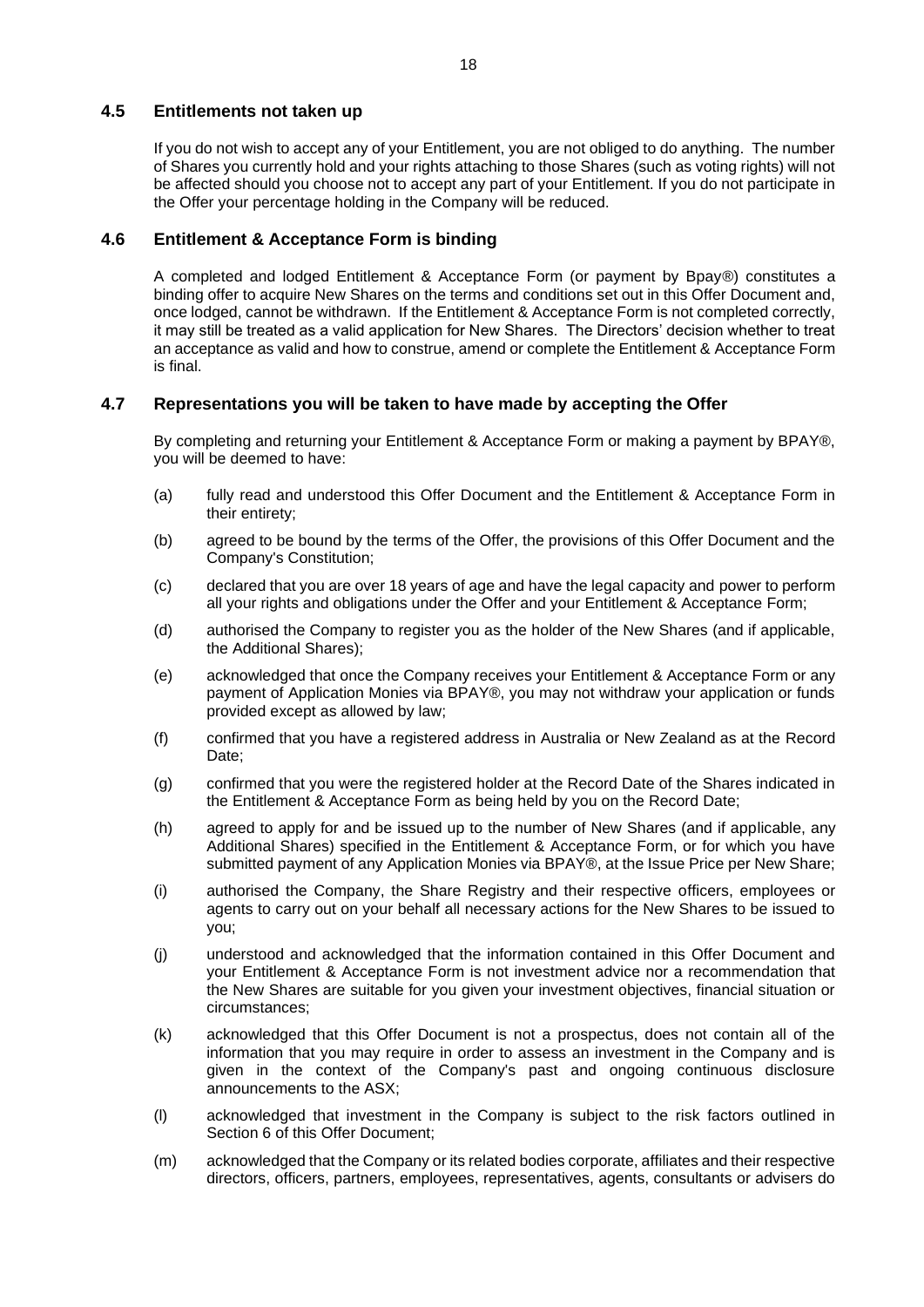not guarantee the performance of the Company or the Share price, nor do they guarantee the repayment of capital;

- (n) authorised the Company to correct any errors in your Entitlement & Acceptance Form or any other document provided to you;
- (o) agreed to provide any requested substantiation of your eligibility to participate in the Offer and your holding of Shares on the Record Date; and
- (p) represented and warranted that:
	- (i) you are not in the United States and are not acting for the account or benefit of a person in the United States;
	- (ii) the New Shares have not been, and will not be, registered under the US Securities Act or the securities laws of any state or other jurisdiction of the United States and accordingly, the New Shares may not be offered, sold or otherwise transferred except in accordance with an available exemption from, or in a transaction not subject to, the registration requirements of the US Securities Act and any other applicable securities laws; and
	- (iii) you have not and will not send any materials relating to the Offer to any person in the United States or a person acting for the account or benefit of a person in the United **States**

# **4.8 Shortfall Offer**

If there is a Shortfall, applicants may, upon invitation by the Company, apply for New Shares under the Shortfall by completing a Shortfall application. All New Shares issued under any Shortfall Offer will be issued at the same Issue Price of \$0.05 per New Share (See Section [2.10](#page-8-1) for further details).

### **4.9 Privacy Act**

If you complete an application for New Shares (or make payment via Bpay®), you will be providing personal information to the Company (directly or by the Company's Share registry). The Company collects, holds and uses that information to assess your application, service your needs as a Shareholder, facilitate distribution payments and corporate communications to you as a Shareholder and carry out administration.

The information may also be used from time to time and disclosed for purposes related to Shareholders' investments to the Company's agents and service providers, such as

- a) to persons inspecting the register, bidders for your securities in the context of takeovers, regulatory bodies, including the Australian Taxation Office, authorised securities brokers, print service providers, mail houses and the Company's Share Registry.
- b) the Share Registry for ongoing administration of the shareholder register;
- c) printers and other companies for the purpose of preparation and distribution of statements and for handling mail; and
- d) legal and accounting firms, auditors, contractors, consultants and other advisers for the purpose of administering and advising on the New Shares and or New Options and for associated actions.

The Company complies with its legal obligations under the *Privacy Act 1988* (Cth).

You can access, correct and update the personal information that we hold about you. Please contact the Company or its Share registry if you wish to do so at the relevant contact numbers set out in this Offer Document.

Collection, maintenance and disclosure of certain personal information is governed by legislation including the Privacy Act 1988 (Cth) (as amended), the Corporations Act and certain rules such as the ASX Settlement Operating Rules. You should note that if you do not provide the information required on the application for New Shares, the Company may not be able to accept or process your application.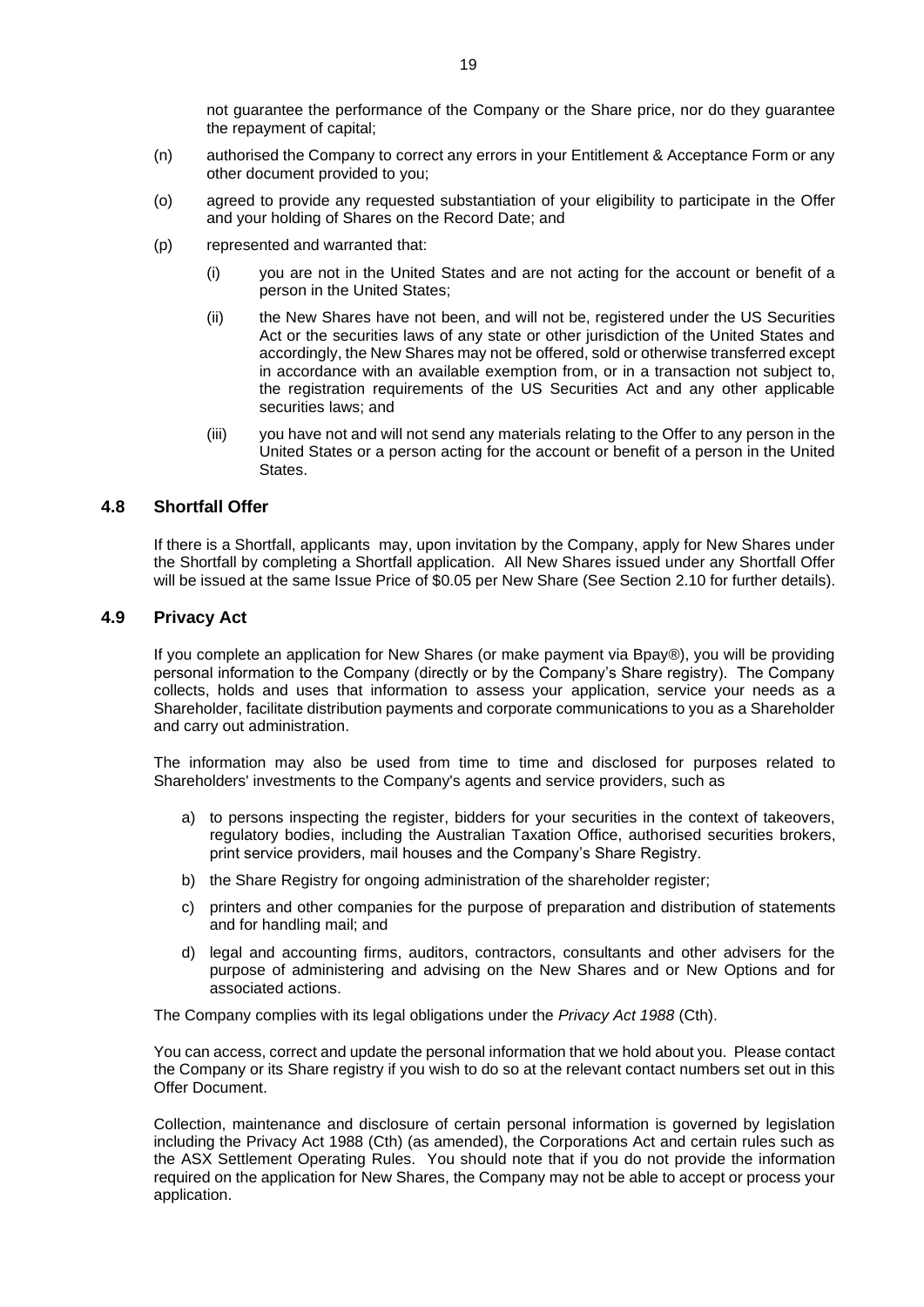# **4.10 Brokerage**

No brokerage is payable by Shareholders who accept their Entitlement. No stamp duty is payable for subscribing for an Entitlement.

# **4.11 Queries concerning your Entitlement**

If you have any queries concerning your Entitlement please contact the Company's Share registry on 1300 737 760 (within Australia) or +61 2 9290 9600 (outside Australia).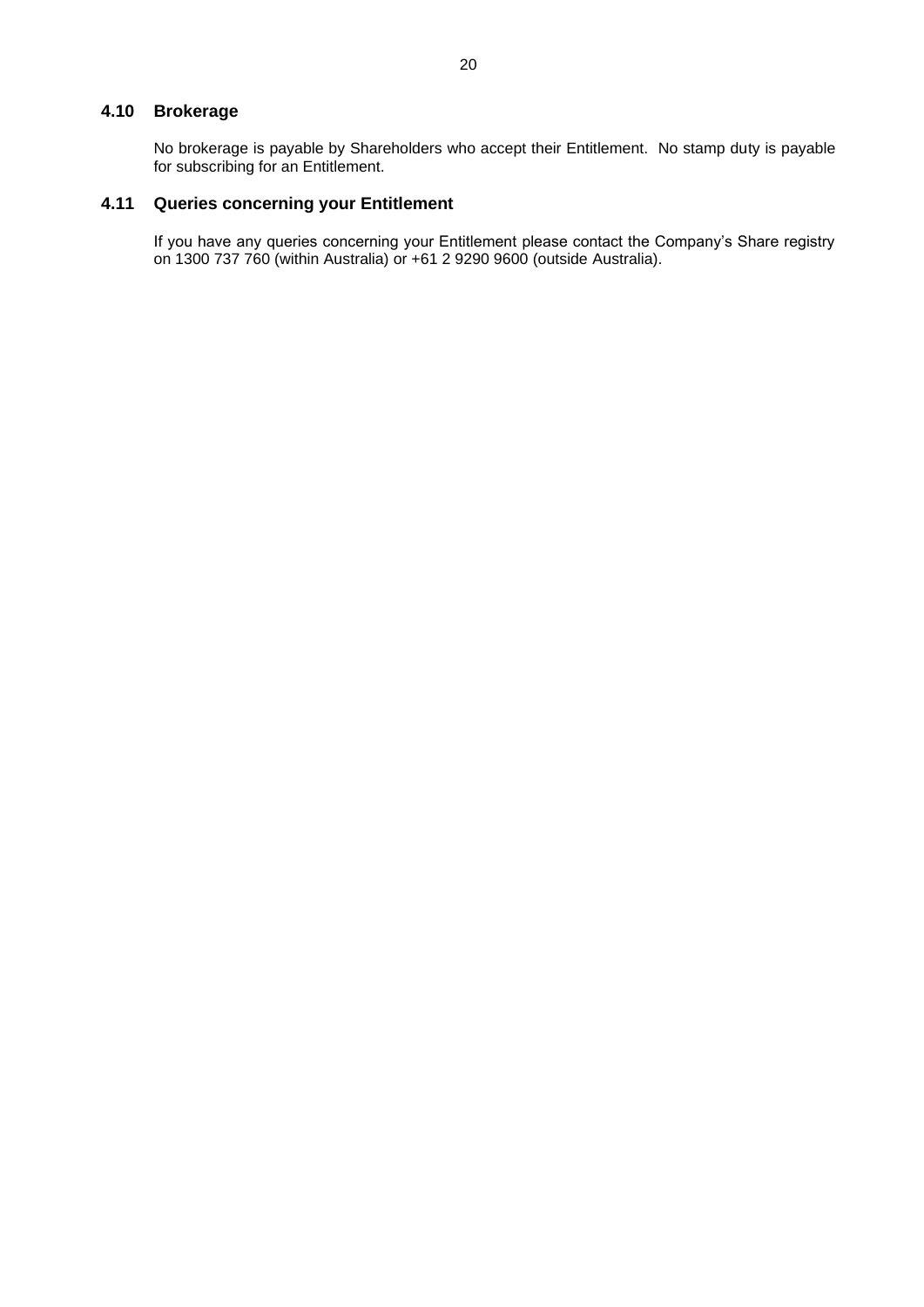# **5. Additional information regarding the Offer**

### **5.1 Reliance on Offer Document**

The Offer is made pursuant to section 708AA of the Corporations Act without the issue of a prospectus or disclosure document under Chapter 6D of the Corporations Act. These provisions of the Corporations Act allow rights issues and related issues to be made by providing certain confirmations to the market on the basis that all information that investors and their professional advisers would reasonably require to make an informed investment decision in relation to the Offer, when read with this Offer Document, is publicly available.

This Offer Document is not a prospectus, disclosure document or other offering document under the Corporations Act (or any other Australian or foreign law) and has not been lodged with ASIC.

For the Company to rely on the disclosure exemption in section 708AA of the Corporations Act, the Company is required to lodge a "cleansing notice" under section 708AA(2)(f) of the Corporations Act. That notice is required to:

- (a) set out any information that has been excluded from a continuous disclosure notice in accordance with the Listing Rules and that investors and their professional advisers would reasonably require, and would reasonably expect to find in a disclosure document, for the purpose of making an informed assessment of:
	- (i) the assets and liabilities, financial position and performance, profits and losses and prospects of the Company; or
	- (ii) the rights and liabilities attaching to the New Shares; and
- (b) state the potential effect of the issue of the New Shares on the control of the Company and the consequences of that effect.

The Company has lodged a cleansing notice in respect of the Offer with ASX on Friday, 29 April 2022.

## **5.2 Announcements**

The Company is a disclosing entity for the purposes of the Corporations Act and is therefore subject to regular reporting and disclosure obligations under the Corporations Act and Listing Rules. These obligations require the Company to notify ASX of information about specific events and matters as they arise for the purposes of ASX making that information available to the market. In particular, the Company has an obligation (subject to certain limited exceptions) to notify ASX once it is, or becomes, aware of information concerning the Company which a reasonable person would expect to have a material effect on the price or value of the Company's securities.

Eligible Shareholders intending to participate in the Offer should refer to the announcements made by the Company to the ASX. This information is available from the ASX website, www.asx.com.au (ASX Code: OSL), and the Company's website, [https://www.oncosil.com.](https://www.oncosil.com/)

Additionally, the Company is also required to prepare and lodge with ASX yearly and half yearly financial statements accompanied by a directors' statement and report and an audit review or report. These reports are released to ASX and published on the Company's and ASX's websites.

Copies of the Company's announcements and yearly and half yearly financial reports will also be available from the Company Secretary.

## **5.3 No Underwriting**

The Offer is not underwritten.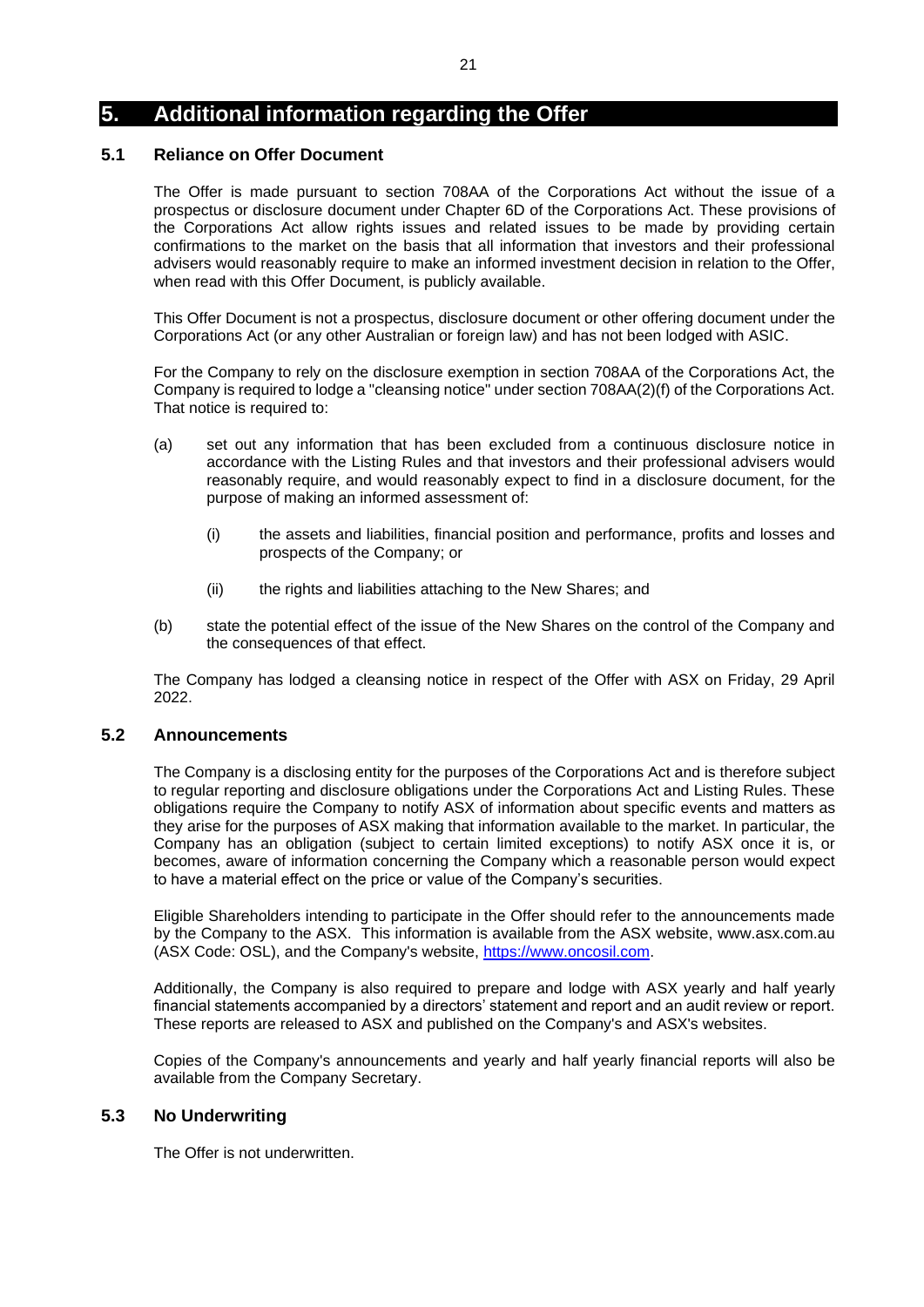# <span id="page-21-0"></span>**6. Risks**

Shareholders should consider the investment in the context of their individual risk profile for speculative investments, investment objectives and individual financial circumstances. Each Shareholder should consult their own stockbroker, solicitor, accountant or other professional adviser before deciding whether or not to invest in the New Shares.

An investment in New Shares should be regarded as very speculative and involves many risks. The New Shares carry no guarantee with respect to the payment of dividends, returns of capital or the market value of those Shares.

If any of the following risks actually occurs, our business, prospects, financial condition and results of operations could be materially and adversely affected, the trading price of the Shares could decline and you could lose all or part of your investment.

This section identifies some of the major risks associated with an investment in the Company. Intending Applicants before any decision is made to subscribe for shares should read the Company's prior continuous disclosure announcement to the ASX market in order to fully appreciate the risks particular to an investment in a medical device company such as OncoSil Medical Limited and in particular the risks faced by the Company in the continued development and proposed commercialisation of its intellectual property rights.

# **6.1 Speculative nature of investment**

Any potential investor should be aware that subscribing for New Shares involves various risks. The New Shares to be issued carry no guarantee with respect to the payment of dividends, returns of capital or the market value of those shares. The Company's business is in the commercialisation and continued development of the OncoSil™ device. An investment in the Company should therefore be considered very speculative.

# **6.2 Business risks associated with the Company**

### (a) Sufficiency of funding

The Company has limited financial resources and will need to raise additional funds from time to time to finance the continued development and commercialisation of its technology / products and its other longer-term objectives. The Company's technology / product development activities may never generate revenues and the Company may never achieve profitability. The Company's ability to raise additional funds will be subject to, among other things, factors beyond the control of the Company and its Directors, including cyclical factors affecting the economy and share markets generally. The Directors can give no assurance that future funds can be raised by the Company on favourable terms, if at all. If for any reason the Company was unable to raise future its ability to achieve the milestones under this Prospectus or continue future development / commercialisation of its technology would be significantly affected.

### (b) Regulatory risk

The Company and the development / commercialisation of its proposed products/technologies are subject to extensive laws and regulations including but not limited to the regulation of human medical device products. Additionally, human clinical trials are very expensive and difficult to design and implement, in part because they are subject to rigorous regulatory requirements. A risk exists that the Company's technology may not satisfy regulatory requirements in markets in which we are seeking approval and ultimately may not gain approval, or that the approval process may take much longer than expected. As a result, the Company may fail to commercialise or out-license any products. If the Company fails to remain compliant with these various regulatory requirements, there is a risk that the Company's financial performance could be adversely affected.

### (c) Research and Development

The Company's future success is dependent on the performance of the Company's product in clinical trials and whether it proves to be a safe and effective treatment. The Company's lead product continues in clinical development and product commercialisation in markets for which it is unapproved. Potential product sales and revenues is likely to be years away, and there is no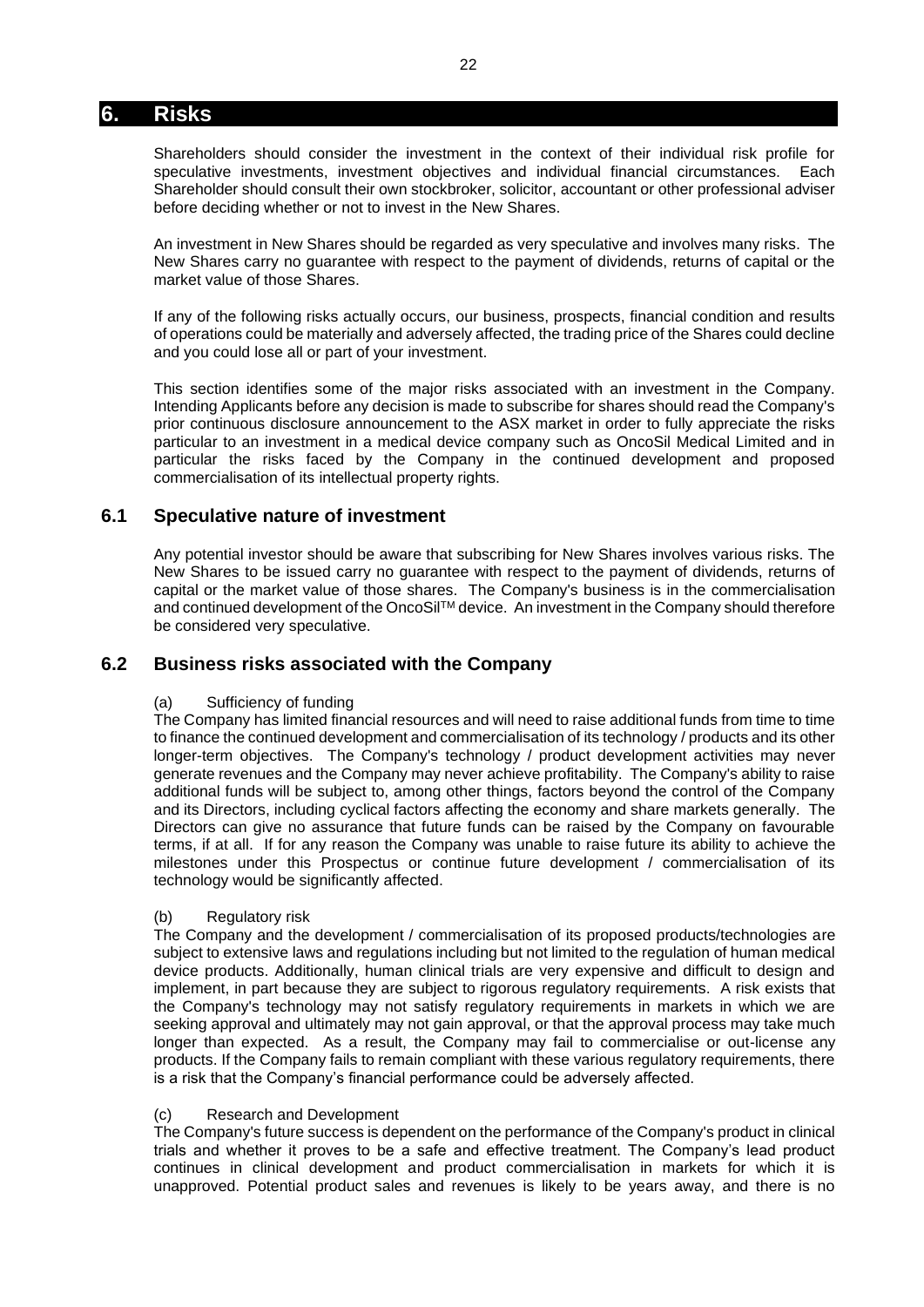guarantee that it will be successful. It requires additional research and development, including ongoing clinical evaluation of safety and efficacy in clinical trials and regulatory approval prior to marketing authorisation. Medical device development generally is often associated with a high failure rate and until the Company is able to provide further clinical evidence of the ability of the Company's product to improve outcomes in patients, the future success of the product in development remains speculative. Research and development risks include uncertainty of the outcome of results, difficulties or delays in development and the uncertainty around that surrounds scientific development of novel medical devices generally.

### (d) Future potential sales

There is a risk that even after obtaining regulatory approvals, the Company's products/technologies may not gain market acceptance among physicians, patients and the medical community, even if they are approved by regulatory authorities. The degree of market acceptance of the Company's approved products will depend on a variety of factors including:

- Timing of market introduction, number and clinical profile of competitive products;
- The Company's ability to provide acceptable evidence of the safety and efficacy and its ability to secure the support of key clinicians and physicians for its products
- Cost-effectiveness compared to existing and new treatments
- Ability of coverage, reimbursement and adequate payment from government bodies, health maintenance organisations and other third-party payers
- Prevalence and severity of adverse side effects; and
- Other advances over other treatment methods

Physicians, patients, payers or the medical community may be unwilling to accept, use or recommend the Company's products which would adversely affect its potential reviews and future profitability.

### (e) Manufacturing

Scale-up of the Company's manufacture to support commercialisation and clinical studies is substantially underway but not complete. As such, there is a risk that scale-up may present technical difficulties. Technical difficulties could include the inability to produce medical devices that meet regulatory specifications for human administration or the production from manufacturing batches may be insufficient to conduct the clinical studies as currently planned. Any unforeseen difficulty relating to manufacturing may negatively impact the Company's ability to generate profit in future.

### (f) Innovative and clinical stage technological development

The Company's technology is at a clinical stage of development in unapproved markets and further development is necessary. If the Company's proposed products are shown to be toxic, unsafe for human application or ineffective for therapeutic purposes or the cost of commercial scale manufacture becomes too expensive, the value of the Company's technology and resulting value of its Shares may be materially harmed.

### (g) Commercial risk

The Company may, from time to time, consider acquisition, licensing, partnership or other corporate opportunities for the Company's product development programs. There can be no assurance that any such acquisition, licensing, partnership or corporate opportunities can be concluded on terms that are, or are believed by the Company to be, commercially acceptable. In the case of licensing and partnership opportunities, even if such terms are agreed there is a risk that the performance of distributors and the delivery of contracted outcomes by collaborators will not occur due to a range of unforeseen factors relating to environment, technology and market conditions.

### (h) Intellectual property

Securing rights in technology and patents is an integral part of securing potential product value in the outcomes of medical device research and development. Competition in retaining and sustaining protection of technology and the complex nature of technologies can lead to patent disputes. The Company's success depends, in part, on its ability to obtain patents, maintain trade secret protection and operate without infringing the proprietary rights of third parties.

Because the patent position of medical device companies can be highly uncertain and frequently involves complex legal and factual questions, neither the breadth of claims allowed in medical device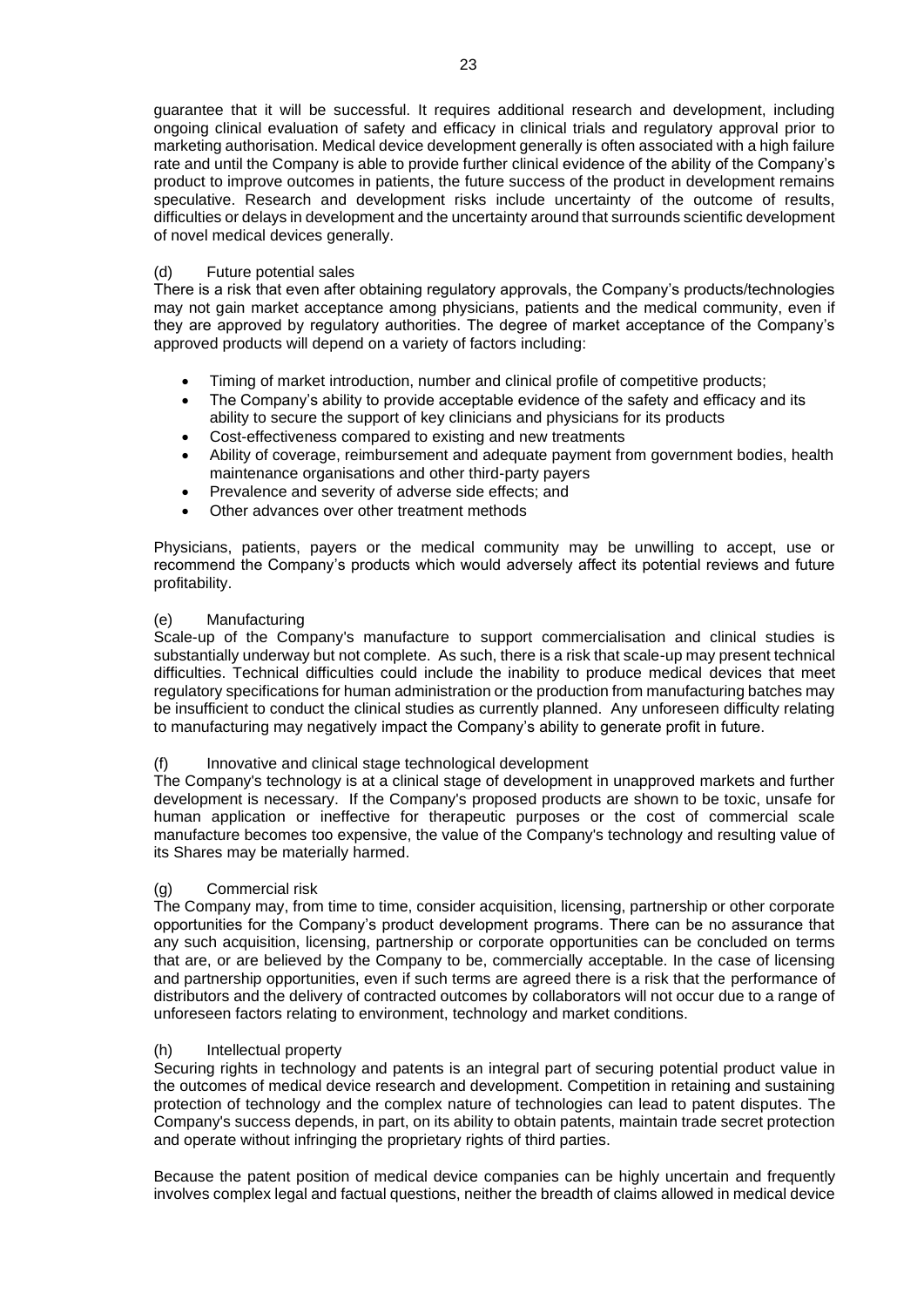patents nor their enforceability can be predicted. There can be no assurance that any patents which the Company may own, access or control will afford the Company commercially significant protection of its technology or its products or have commercial application, or that access to these patents will mean that the Company will be free to commercialise its product candidates. The Company originally in-licensed its technology from the UK company pSiMedica Limited and has ongoing obligations to pSiMedica Limited.

The granting of a patent does not guarantee that the rights of others are not infringed or that competitors will not develop technology or products to avoid the Company's patented technology. The Company's current patenting strategies do not cover all countries which may lead to generic competition arising in those markets.

### (i) Infringement of third party IP

If a third party accuses the Company of infringing its IP rights or if a third party commences litigation against the Company for the infringement of patent or other IP rights, the Company may incur significant costs in defending such action, whether or not it ultimately prevails. Costs that the Company incurs in defending third party infringement actions would also include diversion of management's and technical personnel's time. In addition, parties making claims against the Company may be able to obtain injunctive or other equitable relief that could prevent the Company from further developing discoveries or commercialising its products / technology. In the event of a successful claim of infringement against the Company, it may be required to pay damages and obtain one or more licenses from the prevailing third party. If it is not able to obtain these licenses at a reasonable cost, if at all, it could encounter delays in product introductions and loss of substantial resources while it attempts to develop alternative products / technology. Defence of any lawsuit or failure to obtain any of these licenses could prevent the Company or its partners from commercialising available products / technology and could cause it to incur substantial expenditure

### (j) Product liability

As with all new products, even after the granting of regulatory approval, there is no assurance that unforeseen adverse events or defects will not arise. Adverse events could expose the Company to product liability claims or litigation, resulting in the removal of the regulatory approval for the relevant products and/or monetary damages being awarded against the Company. In such event, the Company's liability may exceed the Company's insurance coverage.

### (k) Reliance on key personnel

The Company currently employs a number of key management and scientific personnel, and the Company's future depends on retaining and attracting suitably qualified personnel. The Company has included in its employment with key personnel provisions aimed at providing incentives and assisting in the recruitment and retention of such personnel. It has also, as far as legally possible, established contractual mechanisms through employment and consultancy contracts to limit the ability of key personnel to join a competitor or compete directly with the Company. Despite these measures, however, there is no guarantee that the Company will be able to attract and retain suitably qualified personnel, and a failure to do so could materially and adversely affect the value of the Company's technology and resulting value of its Shares may be materially harmed.

### (l) Dependence on service providers

The Company intends to operate a significant amount of its key activities through a series of contractual relationships with licensees, independent contractors and suppliers. All of the Company's contracts carry a risk that the third parties do not adequately or fully comply with its or their respective contractual rights and obligations. Such failure can lead to termination and/or significant damage to the Company's product development efforts.

### (m) Stock Market Volatility

The price of Shares may rise or fall depending upon a range of factors beyond the Company's control and which are unrelated to the Company's operational performance. Investors who decide to sell their Shares after the Company's capital raising may not receive the entire amount of their original investment. The price of Shares listed on ASX may also be affected by a range of factors including the Company's financial performance and by changes in the business environment.

The Shares carry no guarantee in respect of profitability, dividends, return on capital, or the price at which they may trade on the ASX.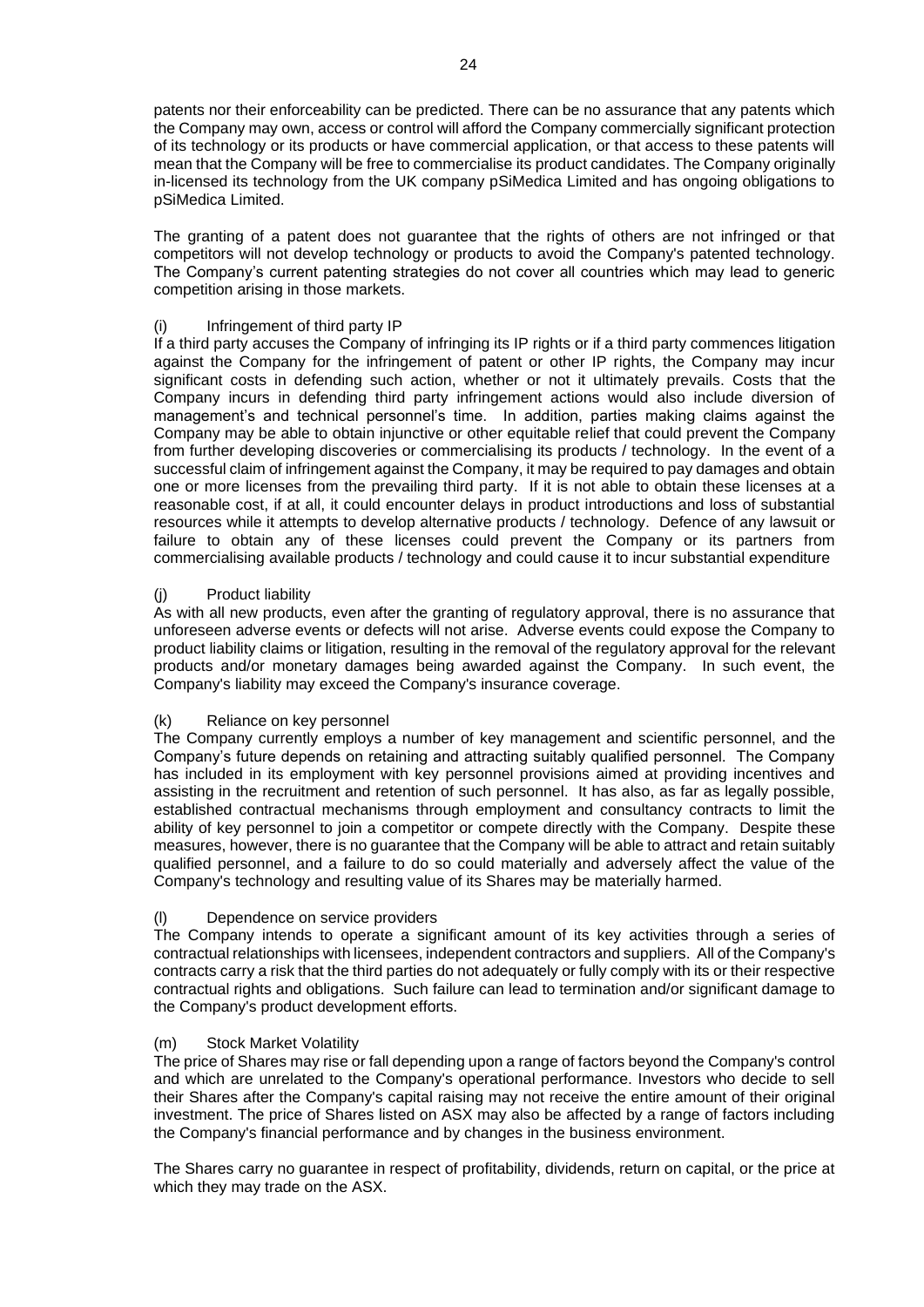### (n) Impact of COVID-19

The global impact of the COVID-19 pandemic, and the advice and responses from health and regulatory authorities, is continuously developing. Global economic outlook is facing uncertainty due to the COVID-19 pandemic which has had and may continue to have a significant impact on capital markets and share prices. The Company's Directors are closely monitoring the situation and considering the impact on the Company's business from both a financial and operational perspective.

To date, COVID-19 has affected equity markets, governmental action, regulatory policy, quarantining, self-isolations and travel restrictions. These impacts are creating risks for the Company's business and operations in the short to medium term. There will also likely be an impact on the Company's sales and distribution during this time.

The Company has provided the ASX and market updates relating to COVID-19 and its potential impact. The Company has in place business continuity plans and procedures developed to manage the keys risks, such as COVID-19, that may cause a disruption to the Company's business and operations.

# **6.3 Concluding Comment**

The above list of risk factors ought not to be taken as an exhaustive one of the risks faced by the Company or by investors in the Company. The above factors, and others not specifically referred to above, may in the future materially affect the financial performance of the Company and the value of the New Shares offered under this Offer.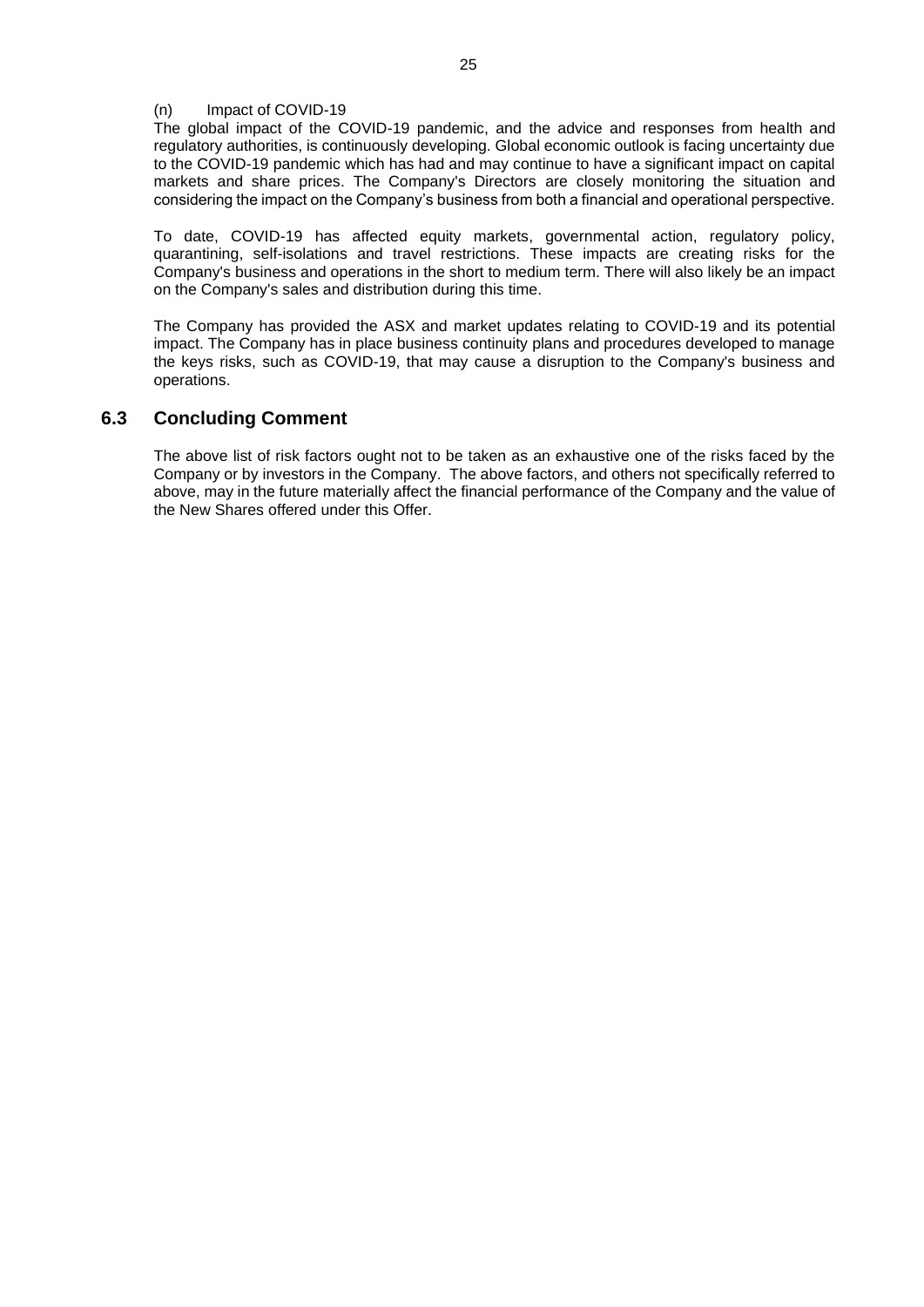# **7. Defined terms**

**\$ or AUD** means Australian dollar;

**Additional Shares** means New Shares applied for by an Eligible Shareholder under the Top-Up Facility that are in excess of the Eligible Shareholder's Entitlement;

**Applicant** refers to a person who submits an Entitlement & Acceptance Form or makes payment under the Offer via Bpay®;

**Application** refers to the submission of an Entitlement & Acceptance Form or making payment under the Offer via Bpay®;

**Application Monies** means monies payable by Applicants in respect of their Applications;

**ASX** means ASX Limited ACN 008 624 691 or the Australian Securities Exchange, as the context may require;

**Board** means the board of Directors;

**Closing Date** means the closing date of the Offer being 5.00 pm AEST on Friday, 3 June 2022 (subject to the right of the Company to vary the date without notice);

**Company** means OncoSil Medical Limited ACN 113 824 141;

**Corporations Act** means *Corporations Act 2001 (Cth)*;

**Directors** means the directors of the Company;

**Eligible Shareholder** means a Shareholder whose details appear on the Company's register of Shareholders as at the Record Date whose registered address is in Australia or New Zealand;

**Entitlement** means the entitlement to subscribe for 2 New Shares for every 13 Shares held by an Eligible Shareholder on the Record Date and as set out in the Entitlement & Acceptance Form, and **Entitlements** has a corresponding meaning;

**Entitlement & Acceptance Form** means the Entitlement & Acceptance Form accompanying this document;

**Ineligible Foreign Shareholder** means a Shareholder, at the Record Date whose registered address is not situated in Australia or New Zealand;

**Issue Price** means \$0.05 (5 cents) per New Share;

**Listing Rules** means the listing rules of the ASX;

**New Shares** means the Shares proposed to be issued pursuant to this Offer;

**Offer** means non-renounceable pro rata offer of New Shares on the basis of 2 New Shares for every 13 Shares held on the Record Date at the Issue Price pursuant to this Offer Document;

**Offer Document** means this offer document dated 10 May 2022;

**Opening Date** means the opening date of the Offer being Tuesday 10 May 2022 (subject to the right of the Company to vary the date without notice);

**Placement** means the private placement announced by the Company on Friday 29 April 2022 for a capital raising of approximately \$4 million, before costs and expenses;

**Record Date** means 7.00 pm AEST on Friday 6 May 2022;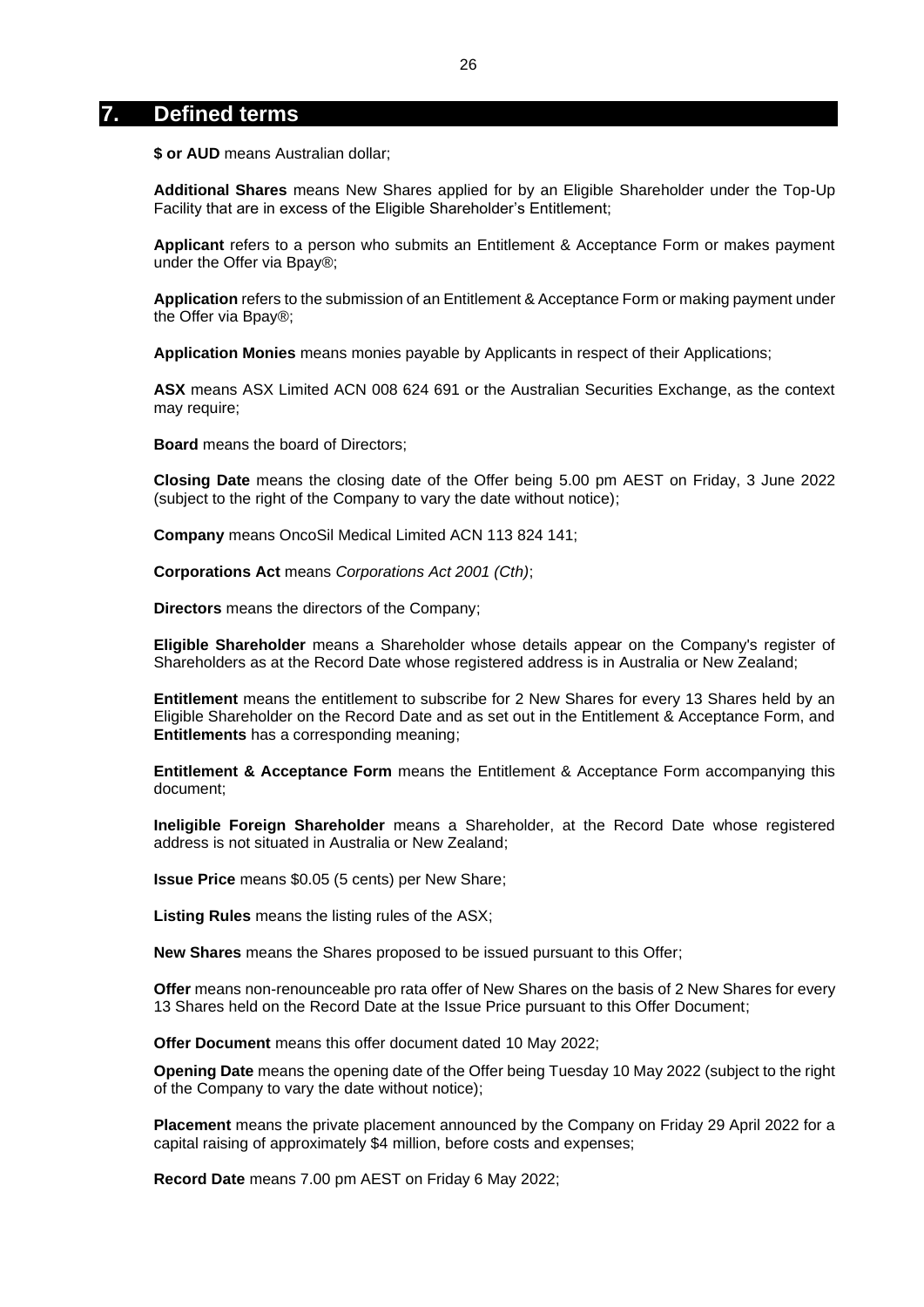**Related Bodies Corporate** has the meaning as provided in the *Corporations Act 2001*;

**Share** means a fully paid ordinary share in the capital of the Company;

**Shareholder** means a holder of Shares;

**Shareholder Approval** means the approvals (if any) to be sought and obtained from Shareholders at a General Meeting of the Company to be held no later than July 2022.

**Share Registry** means Boardroom Pty Limited;

**Shortfall** means the aggregate amount by which all Eligible Shareholders do not apply for their full Entitlement under the Offer;

**Shortfall Offer** means the offer by the Directors to place any Shortfall (other than to Directors and related parties of the Company) within 3 months after the close of the Offer at a price not less than the Issue Price of \$0.05 per New Share;

**Top-Up Facility** means the mechanism by which Eligible Shareholders can apply for Additional Shares;